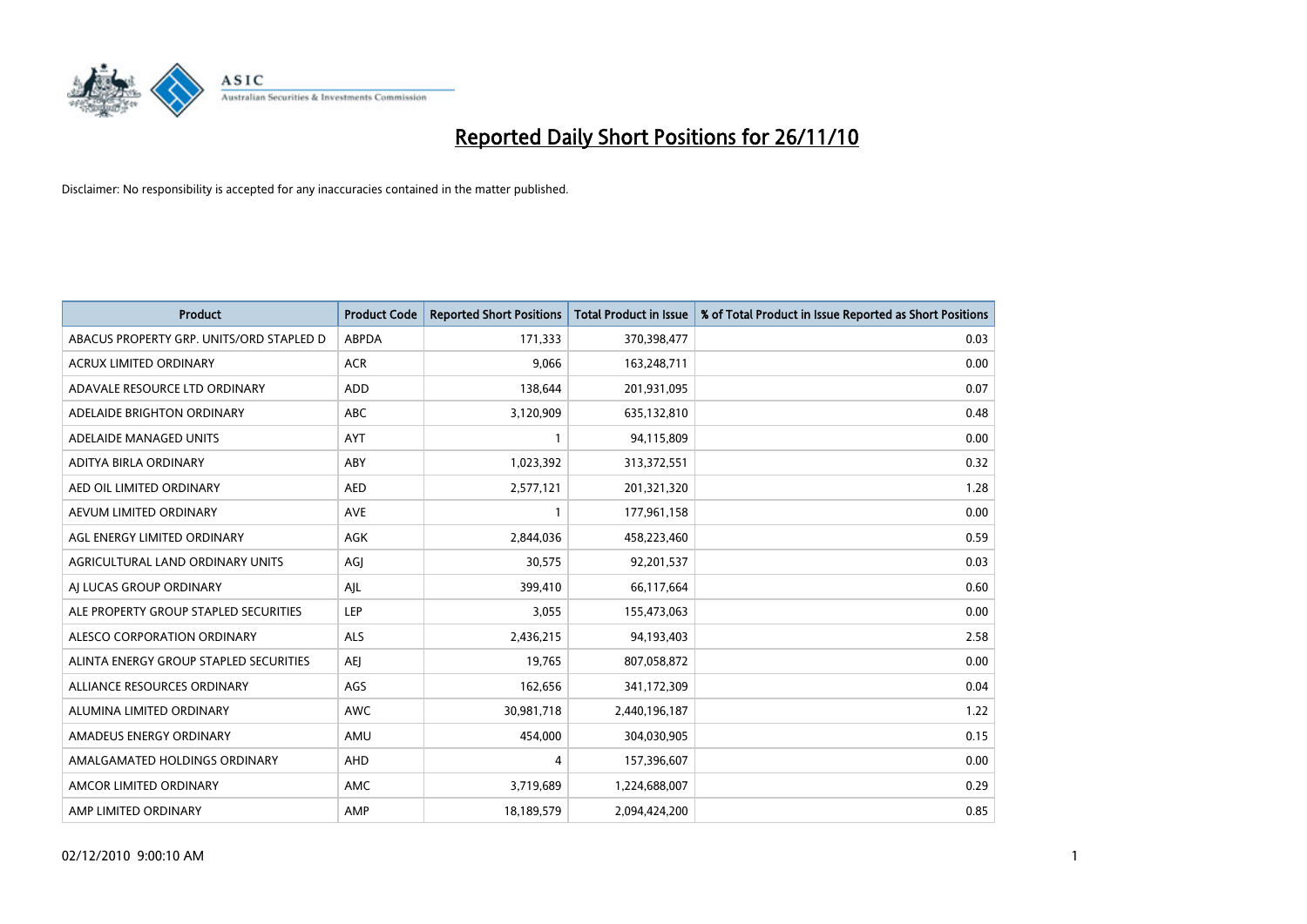

| <b>Product</b>                          | <b>Product Code</b> | <b>Reported Short Positions</b> | Total Product in Issue | % of Total Product in Issue Reported as Short Positions |
|-----------------------------------------|---------------------|---------------------------------|------------------------|---------------------------------------------------------|
| AMPELLA MINING ORDINARY                 | <b>AMX</b>          | 87,180                          | 200,225,108            | 0.04                                                    |
| ANDEAN RESOURCES LTD ORDINARY           | <b>AND</b>          | 516,785                         | 549,122,588            | 0.08                                                    |
| ANGLOGOLD ASHANTI CDI 5:1               | AGG                 | 780,000                         | 89,207,765             | 0.87                                                    |
| ANSELL LIMITED ORDINARY                 | <b>ANN</b>          | 1,586,190                       | 132,986,402            | 1.19                                                    |
| ANTARES ENERGY LTD ORDINARY             | <b>AZZ</b>          | 118,654                         | 299,333,110            | 0.04                                                    |
| ANZ BANKING GRP LTD ORDINARY            | ANZ                 | 5,669,349                       | 2,561,358,456          | 0.19                                                    |
| APA GROUP STAPLED SECURITIES            | <b>APA</b>          | 5,493,787                       | 551,689,118            | 1.00                                                    |
| APEX MINERALS NL ORDINARY               | <b>AXM</b>          | 885,146                         | 3,567,819,915          | 0.02                                                    |
| APN EUROPEAN RETAIL UNITS STAPLED SEC.  | <b>AEZ</b>          | 11,832                          | 544,910,660            | 0.00                                                    |
| APN NEWS & MEDIA ORDINARY               | <b>APN</b>          | 12,703,907                      | 606,084,019            | 2.09                                                    |
| APOLLO GAS LIMITED ORDINARY             | <b>AZO</b>          | 374,650                         | 90,400,136             | 0.41                                                    |
| AQUARIUS PLATINUM. ORDINARY             | <b>AOP</b>          | 3,758,027                       | 463,241,295            | 0.80                                                    |
| AQUILA RESOURCES ORDINARY               | <b>AQA</b>          | 1,467,087                       | 322,862,186            | 0.45                                                    |
| ARAFURA RESOURCE LTD ORDINARY           | <b>ARU</b>          | 4,139,638                       | 334,995,342            | 1.21                                                    |
| ARB CORPORATION ORDINARY                | <b>ARP</b>          | 7,100                           | 72,481,302             | 0.01                                                    |
| ARDENT LEISURE GROUP STAPLED SECURITIES | AAD                 | 1,659,870                       | 312,836,274            | 0.53                                                    |
| ARISTOCRAT LEISURE ORDINARY             | <b>ALL</b>          | 30,107,989                      | 533,983,910            | 5.67                                                    |
| ASCIANO LIMITED ORDINARY                | <b>AIO</b>          | 11,674,567                      | 2,926,103,883          | 0.40                                                    |
| ASG GROUP LIMITED ORDINARY              | <b>ASZ</b>          | 1,254,259                       | 156,064,384            | 0.80                                                    |
| ASPEN GROUP ORD/UNITS STAPLED           | <b>APZ</b>          | 1,238,527                       | 588,269,075            | 0.19                                                    |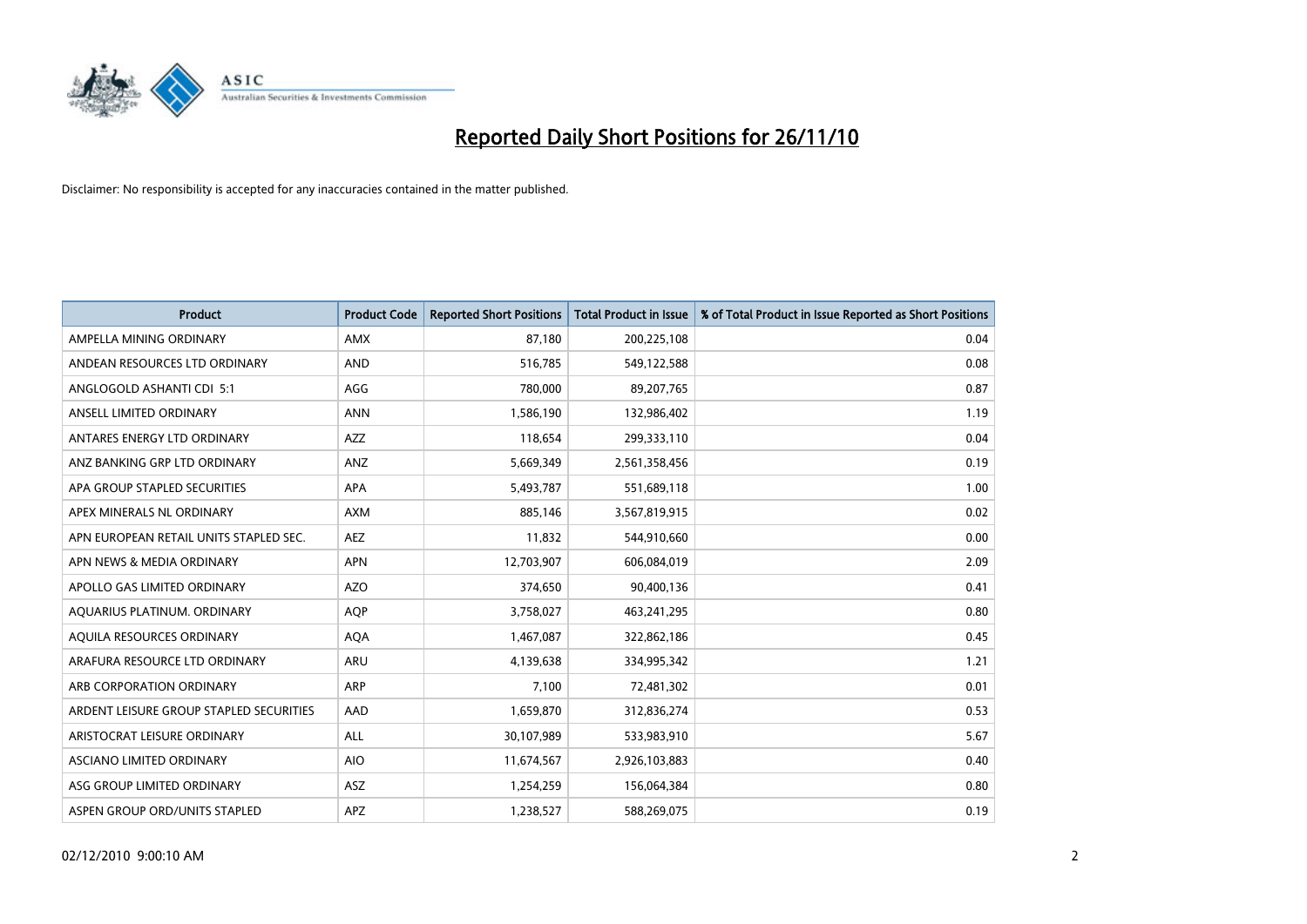

| <b>Product</b>                          | <b>Product Code</b> | <b>Reported Short Positions</b> | <b>Total Product in Issue</b> | % of Total Product in Issue Reported as Short Positions |
|-----------------------------------------|---------------------|---------------------------------|-------------------------------|---------------------------------------------------------|
| <b>ASTON RES LTD ORDINARY</b>           | <b>AZT</b>          | 9,085                           | 204,527,604                   | 0.00                                                    |
| ASTRO JAP PROP GROUP STAPLED SECURITIES | AJA                 | 699,740                         | 508,212,161                   | 0.14                                                    |
| ASX LIMITED ORDINARY                    | <b>ASX</b>          | 1,227,685                       | 175,136,729                   | 0.72                                                    |
| ATLANTIC LIMITED ORDINARY               | ATI                 | 186,324                         | 107,914,290                   | 0.17                                                    |
| ATLAS IRON LIMITED ORDINARY             | <b>AGO</b>          | 5,668,590                       | 546,807,119                   | 1.03                                                    |
| AUCKLAND INTERNATION ORDINARY           | AIA                 | 290,546                         | 1,317,998,787                 | 0.02                                                    |
| <b>AURORA OIL &amp; GAS ORDINARY</b>    | <b>AUT</b>          | 188.392                         | 334,365,342                   | 0.05                                                    |
| AUSDRILL LIMITED ORDINARY               | <b>ASL</b>          | 108,560                         | 262,467,242                   | 0.03                                                    |
| AUSENCO LIMITED ORDINARY                | AAX                 | 4,962,619                       | 122,427,576                   | 4.06                                                    |
| <b>AUSTAL LIMITED ORDINARY</b>          | ASB                 | 168,026                         | 188,069,638                   | 0.08                                                    |
| <b>AUSTAR UNITED ORDINARY</b>           | <b>AUN</b>          | 15,096,115                      | 1,271,357,418                 | 1.19                                                    |
| AUSTBROKERS HOLDINGS ORDINARY           | <b>AUB</b>          | 2                               | 54,339,433                    | 0.00                                                    |
| AUSTIN ENGINEERING ORDINARY             | ANG                 | 2.417                           | 71,364,403                    | 0.00                                                    |
| <b>AUSTRALAND ASSETS ASSETS</b>         | <b>AAZPB</b>        | 1,168                           | 2,750,000                     | 0.04                                                    |
| AUSTRALAND PROPERTY STAPLED SECURITY    | <b>ALZ</b>          | 234,752                         | 576,837,197                   | 0.03                                                    |
| AUSTRALIAN AGRICULT, ORDINARY           | AAC                 | 1,686,600                       | 264,264,459                   | 0.62                                                    |
| <b>AUSTRALIAN EDUCATION UNITS</b>       | <b>AEU</b>          | 625,000                         | 134,973,383                   | 0.46                                                    |
| AUSTRALIAN INFRASTR. UNITS/ORDINARY     | <b>AIX</b>          | 208,136                         | 620,733,944                   | 0.03                                                    |
| AUSTRALIAN PHARM, ORDINARY              | API                 | 1,027,161                       | 488,115,883                   | 0.20                                                    |
| AUTOMOTIVE HOLDINGS ORDINARY            | AHE                 | 22.448                          | 225,731,300                   | 0.01                                                    |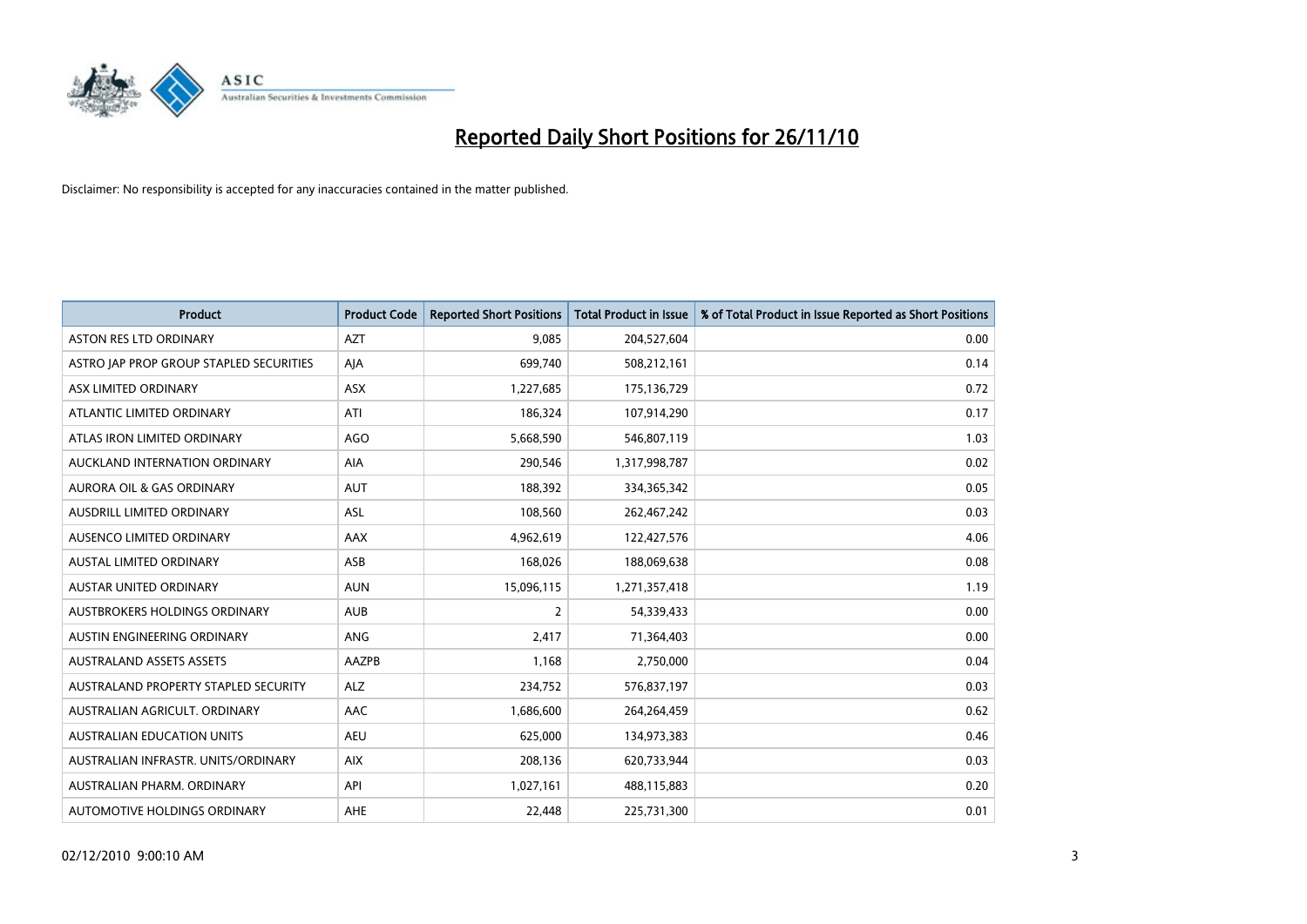

| <b>Product</b>                       | <b>Product Code</b> | <b>Reported Short Positions</b> | <b>Total Product in Issue</b> | % of Total Product in Issue Reported as Short Positions |
|--------------------------------------|---------------------|---------------------------------|-------------------------------|---------------------------------------------------------|
| AVEXA LIMITED ORDINARY               | <b>AVX</b>          | 243,657                         | 847,688,779                   | 0.03                                                    |
| AVOCA RESOURCES ORDINARY             | <b>AVO</b>          | 167,794                         | 302,379,660                   | 0.05                                                    |
| AWB LIMITED ORDINARY                 | <b>AWB</b>          | 4,121,337                       | 824,281,667                   | 0.50                                                    |
| AWE LIMITED ORDINARY                 | <b>AWE</b>          | 5,325,632                       | 521,871,941                   | 1.03                                                    |
| AXA ASIA PACIFIC ORDINARY            | <b>AXA</b>          | 5,691,044                       | 2,067,095,545                 | 0.26                                                    |
| AZUMAH RESOURCES ORDINARY            | <b>AZM</b>          | 2,272                           | 221,946,055                   | 0.00                                                    |
| BANK OF QUEENSLAND. ORDINARY         | <b>BOQ</b>          | 1,862,163                       | 220,044,823                   | 0.83                                                    |
| <b>BANNERMAN RESOURCES ORDINARY</b>  | <b>BMN</b>          | 103,984                         | 201,710,934                   | 0.06                                                    |
| <b>BASS STRAIT OIL CO ORDINARY</b>   | <b>BAS</b>          | 1,482                           | 291,030,250                   | 0.00                                                    |
| <b>BATHURST RESOURCES ORDINARY</b>   | <b>BTU</b>          | 3,370,453                       | 605,938,372                   | 0.55                                                    |
| <b>BAUXITE RESOURCE LTD ORDINARY</b> | <b>BAU</b>          | 35,697                          | 234,379,896                   | 0.02                                                    |
| <b>BC IRON LIMITED ORDINARY</b>      | <b>BCI</b>          | 21,500                          | 88,561,000                    | 0.02                                                    |
| <b>BEACH ENERGY LIMITED ORDINARY</b> | <b>BPT</b>          | 2,513,207                       | 1,098,548,140                 | 0.22                                                    |
| BENDIGO AND ADELAIDE ORDINARY        | <b>BEN</b>          | 4,257,723                       | 357,572,785                   | 1.18                                                    |
| BERKELEY RESOURCES ORDINARY          | <b>BKY</b>          | 346,390                         | 141,643,687                   | 0.24                                                    |
| BHP BILLITON LIMITED ORDINARY        | <b>BHP</b>          | 25,412,770                      | 3,356,081,497                 | 0.73                                                    |
| <b>BILLABONG ORDINARY</b>            | <b>BBG</b>          | 8,397,213                       | 253,613,826                   | 3.29                                                    |
| <b>BIOTA HOLDINGS ORDINARY</b>       | <b>BTA</b>          | 1,558,519                       | 180,691,377                   | 0.87                                                    |
| <b>BISALLOY STEEL ORDINARY</b>       | <b>BIS</b>          | 84,480                          | 216,455,965                   | 0.04                                                    |
| BKI INVESTMENT LTD ORDINARY          | BKI                 | 508                             | 420,919,092                   | 0.00                                                    |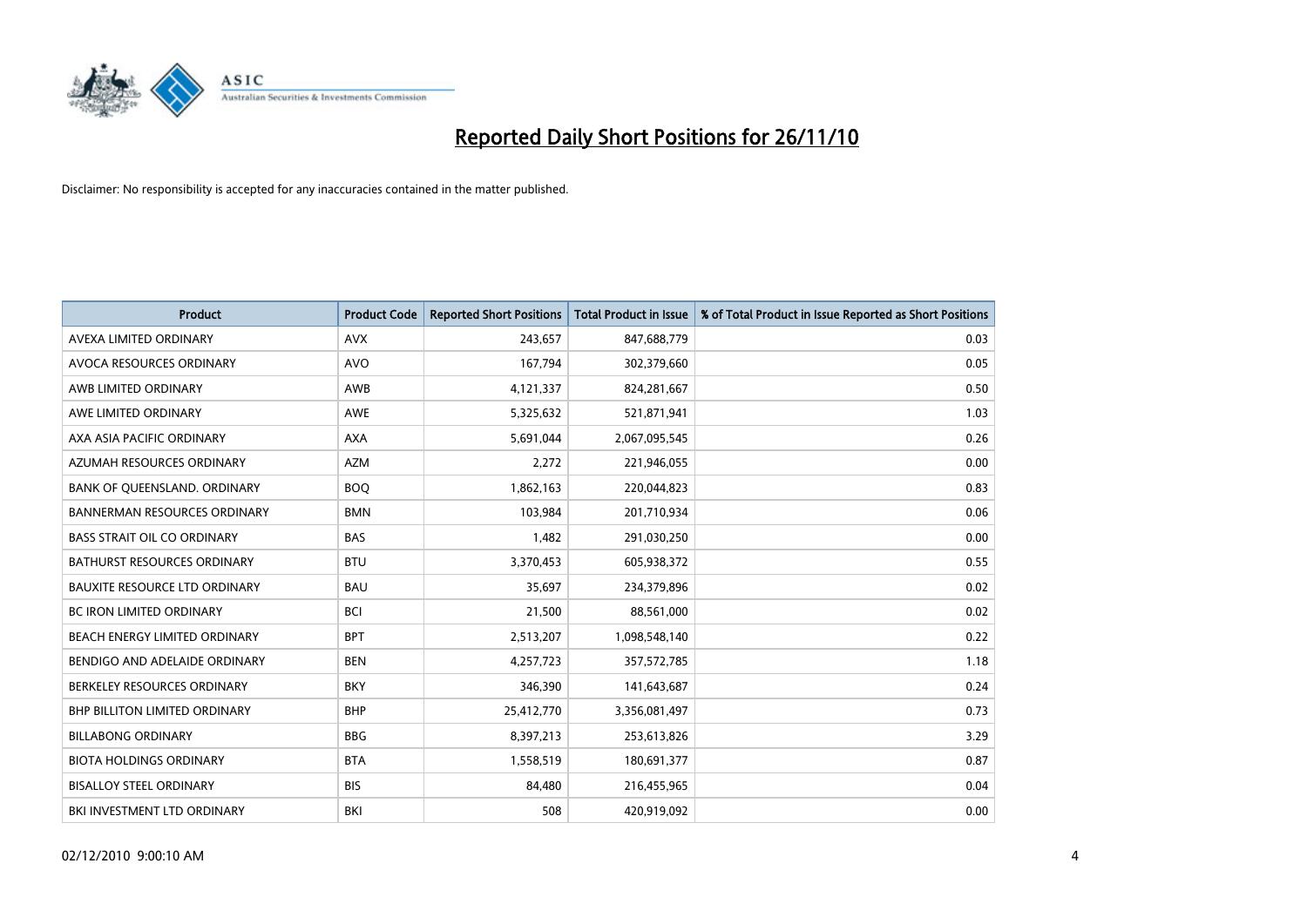

| <b>Product</b>                           | <b>Product Code</b> | <b>Reported Short Positions</b> | <b>Total Product in Issue</b> | % of Total Product in Issue Reported as Short Positions |
|------------------------------------------|---------------------|---------------------------------|-------------------------------|---------------------------------------------------------|
| <b>BLACKTHORN RESOURCES ORDINARY</b>     | <b>BTR</b>          | 35,848                          | 106,885,300                   | 0.03                                                    |
| <b>BLUESCOPE STEEL LTD ORDINARY</b>      | <b>BSL</b>          | 12,769,481                      | 1,842,207,385                 | 0.67                                                    |
| <b>BOART LONGYEAR ORDINARY</b>           | <b>BLY</b>          | 3,587,388                       | 461,163,412                   | 0.78                                                    |
| <b>BOOM LOGISTICS ORDINARY</b>           | <b>BOL</b>          | 337,999                         | 461,500,712                   | 0.07                                                    |
| <b>BORAL LIMITED, ORDINARY</b>           | <b>BLD</b>          | 21,835,068                      | 724,369,392                   | 3.01                                                    |
| BOTSWANA METALS LTD ORDINARY             | <b>BML</b>          | 7.000                           | 106,087,760                   | 0.01                                                    |
| <b>BOW ENERGY LIMITED ORDINARY</b>       | <b>BOW</b>          | 526,009                         | 322,927,187                   | 0.15                                                    |
| <b>BRADKEN LIMITED ORDINARY</b>          | <b>BKN</b>          | 435,323                         | 139,639,929                   | 0.31                                                    |
| <b>BRAMBLES LIMITED ORDINARY</b>         | <b>BXB</b>          | 10,747,205                      | 1,434,438,162                 | 0.73                                                    |
| <b>BREVILLE GROUP LTD ORDINARY</b>       | <b>BRG</b>          | 2.740                           | 129,615,322                   | 0.00                                                    |
| <b>BRICKWORKS LIMITED ORDINARY</b>       | <b>BKW</b>          | 25,103                          | 147,567,333                   | 0.01                                                    |
| BROCKMAN RESOURCES ORDINARY              | <b>BRM</b>          | 166,678                         | 142,963,151                   | 0.12                                                    |
| BT INVESTMENT MNGMNT ORDINARY            | <b>BTT</b>          | 2,006                           | 160,000,000                   | 0.00                                                    |
| <b>BUNNINGS WAREHOUSE ORDINARY UNITS</b> | <b>BWP</b>          | 464,687                         | 427,042,646                   | 0.10                                                    |
| <b>BUREY GOLD LIMITED ORDINARY</b>       | <b>BYR</b>          | 93,010                          | 238,685,017                   | 0.04                                                    |
| <b>BURU ENERGY ORDINARY</b>              | <b>BRU</b>          | 171,612                         | 182,780,549                   | 0.09                                                    |
| CABCHARGE AUSTRALIA ORDINARY             | CAB                 | 1,104,055                       | 120,437,014                   | 0.92                                                    |
| CALTEX AUSTRALIA ORDINARY                | <b>CTX</b>          | 6,446,364                       | 270,000,000                   | 2.36                                                    |
| <b>CAMPBELL BROTHERS ORDINARY</b>        | CPB                 | 91,454                          | 66,959,593                    | 0.14                                                    |
| CAPE LAMBERT RES LTD ORDINARY            | <b>CFE</b>          | 2.025.741                       | 593,166,467                   | 0.34                                                    |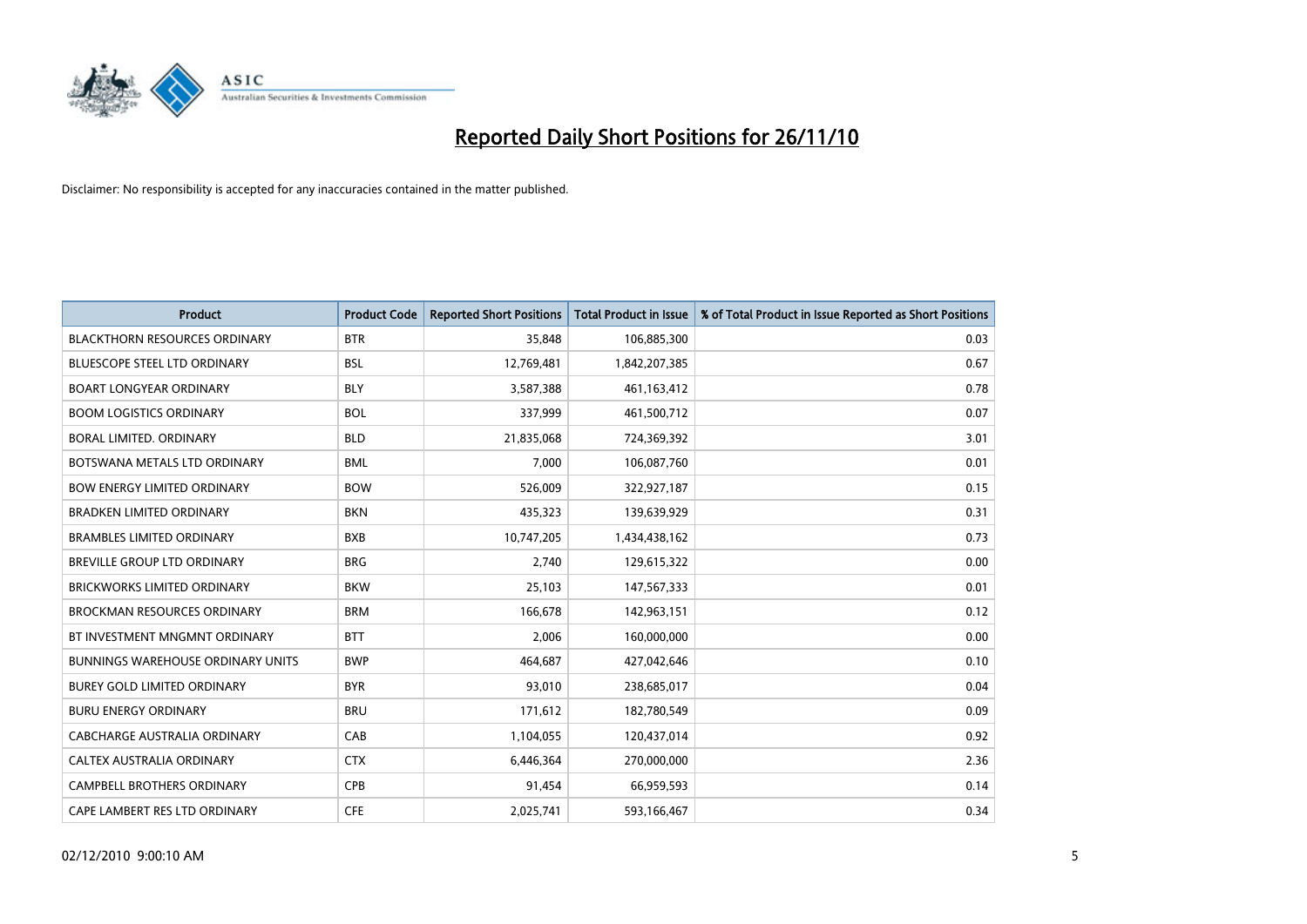

| <b>Product</b>                             | <b>Product Code</b> | <b>Reported Short Positions</b> | Total Product in Issue | % of Total Product in Issue Reported as Short Positions |
|--------------------------------------------|---------------------|---------------------------------|------------------------|---------------------------------------------------------|
| <b>CARBON ENERGY ORDINARY</b>              | <b>CNX</b>          | 446,729                         | 609,747,650            | 0.07                                                    |
| CARDNO LIMITED ORDINARY                    | CDD                 | 18,295                          | 105,797,439            | 0.02                                                    |
| CARNARVON PETROLEUM ORDINARY               | <b>CVN</b>          | 1,091,670                       | 686,759,634            | 0.16                                                    |
| CARNEGIE WAVE ENERGY ORDINARY              | <b>CWE</b>          | 83,000                          | 565,237,627            | 0.01                                                    |
| <b>CARPATHIAN RESOURCES ORDINARY</b>       | <b>CPN</b>          | 75,000                          | 265,533,501            | 0.03                                                    |
| CARPENTARIA EXP. LTD ORDINARY              | CAP                 | 9,777                           | 94,171,301             | 0.01                                                    |
| CARSALES.COM LTD ORDINARY                  | <b>CRZ</b>          | 1,744,624                       | 232,750,800            | 0.76                                                    |
| CASH CONVERTERS ORD/DIV ACCESS             | CCV                 | 147,091                         | 379,761,025            | 0.03                                                    |
| <b>CASPIAN OIL &amp; GAS ORDINARY</b>      | CIG                 | 50,000                          | 1,331,500,513          | 0.00                                                    |
| CATALPA RESOURCES ORDINARY                 | <b>CAH</b>          | 119,870                         | 162,776,842            | 0.07                                                    |
| CEC GROUP LIMITED ORDINARY                 | <b>CEG</b>          | 1,750                           | 79,662,662             | 0.00                                                    |
| <b>CELLNET GROUP ORDINARY</b>              | <b>CLT</b>          | 1,342                           | 69,875,723             | 0.00                                                    |
| CENTENNIAL COAL ORDINARY                   | CEY                 | 419,037                         | 395,126,381            | 0.11                                                    |
| CENTRAL PETROLEUM ORDINARY                 | <b>CTP</b>          | 11,455                          | 982,298,842            | 0.00                                                    |
| <b>CENTRO PROPERTIES UNITS/ORD STAPLED</b> | <b>CNP</b>          | 573,739                         | 972,414,514            | 0.06                                                    |
| CENTRO RETAIL GROUP STAPLED SECURITIES     | <b>CER</b>          | 843,910                         | 2,286,399,424          | 0.03                                                    |
| <b>CERAMIC FUEL CELLS ORDINARY</b>         | <b>CFU</b>          | 140,326                         | 1,200,679,566          | 0.01                                                    |
| <b>CFS RETAIL PROPERTY UNITS</b>           | <b>CFX</b>          | 32,171,670                      | 2,820,392,571          | 1.14                                                    |
| CHALLENGER DIV.PRO. STAPLED UNITS          | <b>CDI</b>          | 95,512                          | 913,426,007            | 0.00                                                    |
| <b>CHALLENGER INFRAST, STAPLED UNITS</b>   | <b>CIF</b>          | 41,001                          | 316,223,785            | 0.01                                                    |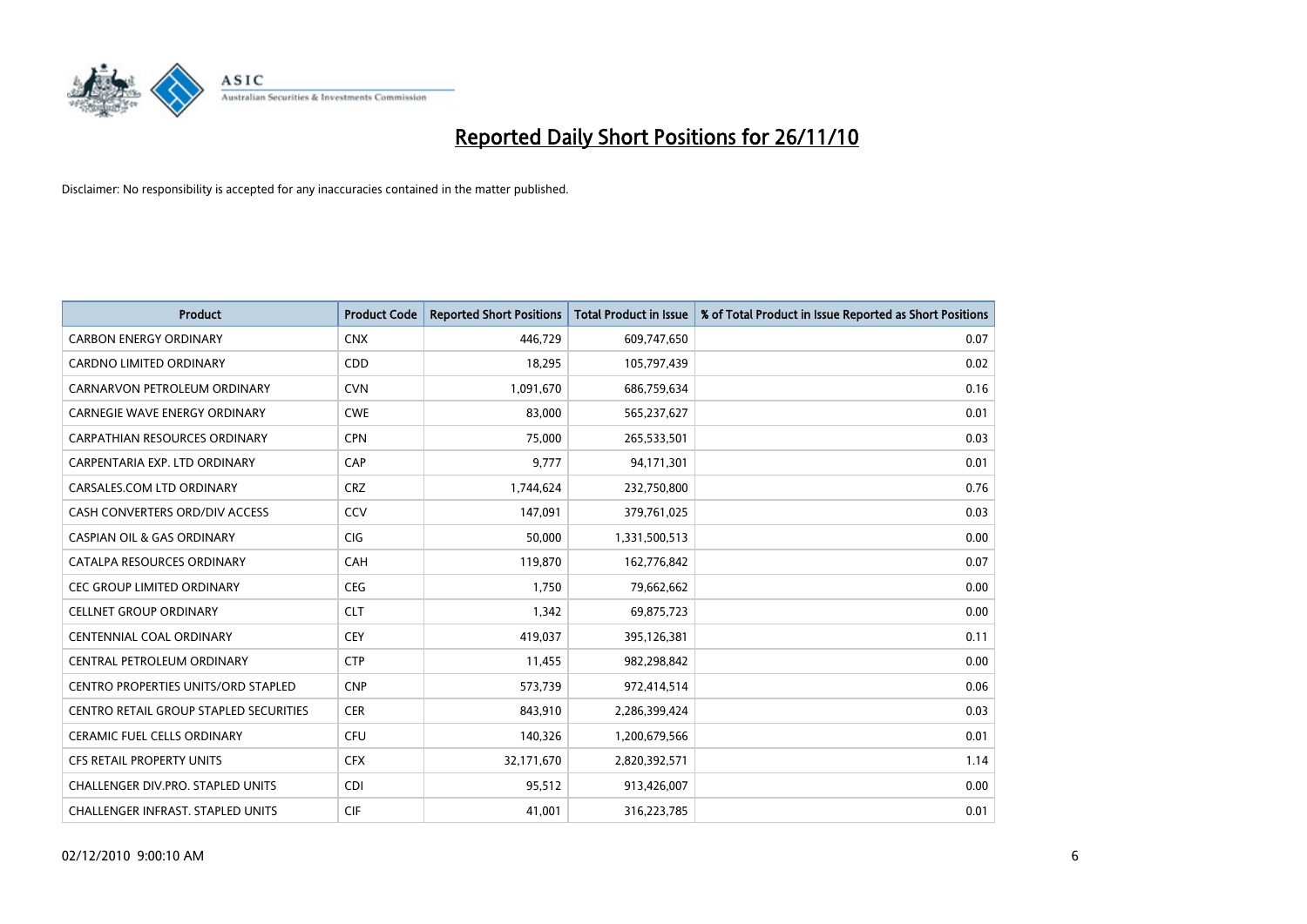

| <b>Product</b>                          | <b>Product Code</b> | <b>Reported Short Positions</b> | Total Product in Issue | % of Total Product in Issue Reported as Short Positions |
|-----------------------------------------|---------------------|---------------------------------|------------------------|---------------------------------------------------------|
| <b>CHALLENGER LIMITED ORDINARY</b>      | CGF                 | 6,809,161                       | 502,403,359            | 1.34                                                    |
| CHANDLER MACLEOD LTD ORDINARY           | <b>CMG</b>          | 11,970                          | 422,031,685            | 0.00                                                    |
| CHARTER HALL GROUP STAPLED US PROHIBIT. | CHC                 | 533,440                         | 306,341,814            | 0.17                                                    |
| <b>CHARTER HALL OFFICE UNIT</b>         | CQ <sub>O</sub>     | 1,037,863                       | 493,319,730            | 0.21                                                    |
| <b>CHARTER HALL RETAIL UNITS</b>        | <b>COR</b>          | 108,068                         | 305,810,723            | 0.03                                                    |
| CHEMGENEX PHARMACEUT ORDINARY           | <b>CXS</b>          | 195,195                         | 283,348,870            | 0.07                                                    |
| CITADEL RESOURCE GRP ORDINARY           | CGG                 | 1,720,469                       | 2,367,666,467          | 0.06                                                    |
| CITIGOLD CORP LTD ORDINARY              | <b>CTO</b>          | 2,099,686                       | 964,512,301            | 0.22                                                    |
| CLEAN TEO HLDGS LTD ORDINARY            | <b>CLO</b>          | 4,000                           | 60,628,121             | 0.01                                                    |
| CLINUVEL PHARMACEUT, ORDINARY           | <b>CUV</b>          | 4,127                           | 30,344,956             | 0.01                                                    |
| <b>CLOUGH LIMITED ORDINARY</b>          | <b>CLO</b>          | 448,896                         | 770,906,269            | 0.05                                                    |
| <b>COAL &amp; ALLIED ORDINARY</b>       | <b>CNA</b>          | 8,988                           | 86,584,735             | 0.01                                                    |
| COAL OF AFRICA LTD ORDINARY             | <b>CZA</b>          | 1,149,436                       | 530,514,663            | 0.21                                                    |
| <b>COALSPUR MINES LTD ORDINARY</b>      | <b>CPL</b>          | 1,547,009                       | 482,857,575            | 0.32                                                    |
| COCA-COLA AMATIL ORDINARY               | CCL                 | 3,464,766                       | 755,998,717            | 0.43                                                    |
| COCHLEAR LIMITED ORDINARY               | <b>COH</b>          | 1,028,740                       | 56,666,632             | 1.81                                                    |
| <b>COCKATOO COAL ORDINARY</b>           | <b>COK</b>          | 1,500,001                       | 970,036,951            | 0.15                                                    |
| COEUR D'ALENE MINES. CDI 1:1            | <b>CXC</b>          | 1,000                           | 3,255,019              | 0.03                                                    |
| <b>COFFEY INTERNATIONAL ORDINARY</b>    | COF                 | 77,373                          | 130,211,293            | 0.06                                                    |
| COMMONWEALTH BANK, ORDINARY             | <b>CBA</b>          | 14.263.594                      | 1,548,882,074          | 0.89                                                    |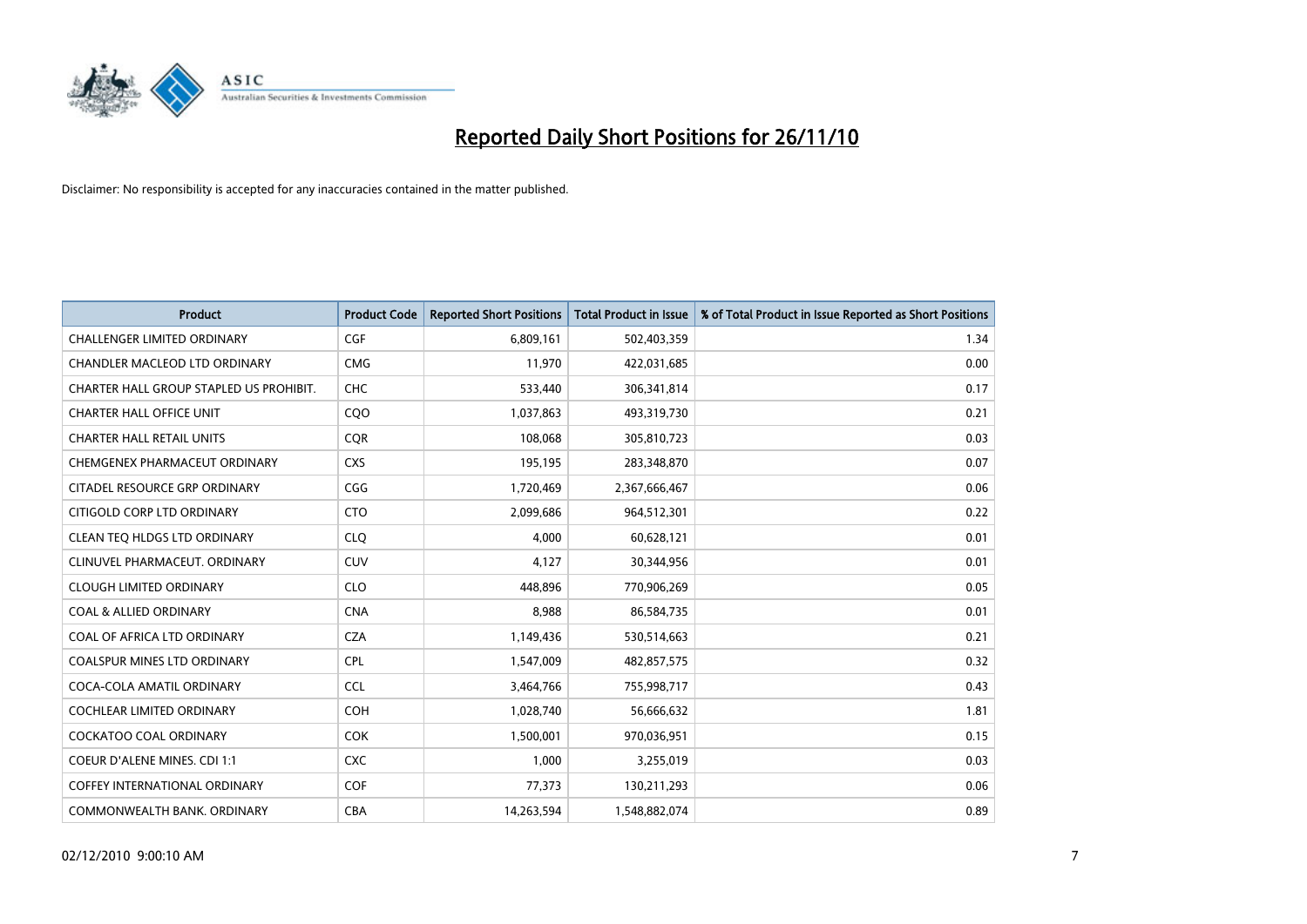

| <b>Product</b>                           | <b>Product Code</b> | <b>Reported Short Positions</b> | <b>Total Product in Issue</b> | % of Total Product in Issue Reported as Short Positions |
|------------------------------------------|---------------------|---------------------------------|-------------------------------|---------------------------------------------------------|
| <b>COMMONWEALTH PROP ORDINARY UNITS</b>  | <b>CPA</b>          | 20,703,355                      | 2,012,803,230                 | 1.02                                                    |
| <b>COMPASS RESOURCES ORDINARY</b>        | <b>CMR</b>          | 101,480                         | 147,402,920                   | 0.07                                                    |
| <b>COMPUTERSHARE LTD ORDINARY</b>        | <b>CPU</b>          | 3,318,469                       | 555,664,059                   | 0.59                                                    |
| <b>CONNECTEAST GROUP STAPLED</b>         | <b>CEU</b>          | 35,539,886                      | 3,940,145,951                 | 0.89                                                    |
| CONQUEST MINING ORDINARY                 | COT                 | 54,755                          | 557,972,903                   | 0.01                                                    |
| CONSOLIDATED MEDIA, ORDINARY             | <b>CMJ</b>          | 3,904,940                       | 561,834,996                   | 0.69                                                    |
| CONTANGO MICROCAP ORDINARY               | <b>CTN</b>          | 7,500                           | 145,708,783                   | 0.01                                                    |
| <b>COOPER ENERGY LTD ORDINARY</b>        | <b>COE</b>          | 253,520                         | 292,576,001                   | 0.09                                                    |
| COPPER STRIKE LTD ORDINARY               | <b>CSE</b>          | 714                             | 129,455,571                   | 0.00                                                    |
| <b>COUNT FINANCIAL ORDINARY</b>          | COU                 | 13,368                          | 262,212,976                   | 0.01                                                    |
| CRANE GROUP LIMITED ORDINARY             | <b>CRG</b>          | 1,817,195                       | 79,110,667                    | 2.28                                                    |
| <b>CROMWELL GROUP STAPLED SECURITIES</b> | <b>CMW</b>          | 201,149                         | 910,985,951                   | 0.02                                                    |
| <b>CROWN LIMITED ORDINARY</b>            | <b>CWN</b>          | 2,179,370                       | 754,131,800                   | 0.27                                                    |
| <b>CSG LIMITED ORDINARY</b>              | CSV                 | 430,879                         | 244,874,695                   | 0.17                                                    |
| <b>CSL LIMITED ORDINARY</b>              | <b>CSL</b>          | 9,518,981                       | 547,982,913                   | 1.72                                                    |
| <b>CSR LIMITED ORDINARY</b>              | <b>CSR</b>          | 7,049,258                       | 1,517,909,514                 | 0.47                                                    |
| <b>CUDECO LIMITED ORDINARY</b>           | CDU                 | 1,108,721                       | 145,412,643                   | 0.75                                                    |
| <b>CUSTOMERS LIMITED ORDINARY</b>        | CUS                 | 195,865                         | 134,869,357                   | 0.14                                                    |
| DART ENERGY LTD ORDINARY                 | <b>DTE</b>          | 1,799,025                       | 538,188,184                   | 0.33                                                    |
| DAVID JONES LIMITED ORDINARY             | <b>DIS</b>          | 11,271,185                      | 514,034,694                   | 2.21                                                    |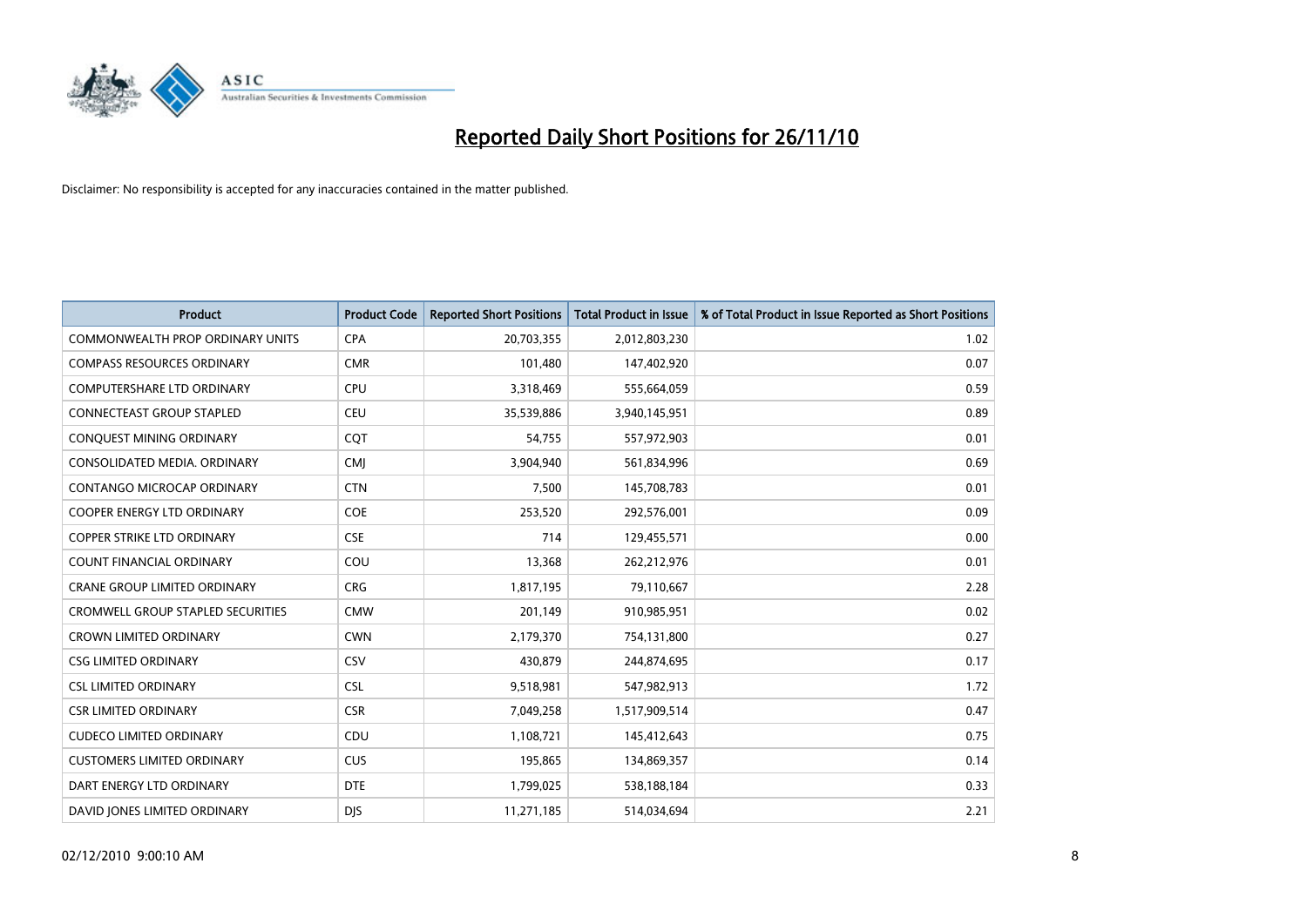

| <b>Product</b>                      | <b>Product Code</b> | <b>Reported Short Positions</b> | <b>Total Product in Issue</b> | % of Total Product in Issue Reported as Short Positions |
|-------------------------------------|---------------------|---------------------------------|-------------------------------|---------------------------------------------------------|
| DECMIL GROUP LIMITED ORDINARY       | <b>DCG</b>          | 17,397                          | 123,804,568                   | 0.01                                                    |
| DEEP YELLOW LIMITED ORDINARY        | <b>DYL</b>          | 15,876                          | 1,125,814,458                 | 0.00                                                    |
| DEVINE LIMITED ORDINARY             | <b>DVN</b>          | 1,000                           | 634,918,223                   | 0.00                                                    |
| DEXUS PROPERTY GROUP STAPLED UNITS  | <b>DXS</b>          | 12,909,142                      | 4,839,024,176                 | 0.26                                                    |
| DISCOVERY METALS LTD ORDINARY       | <b>DML</b>          | 721,880                         | 347,502,585                   | 0.20                                                    |
| <b>DOMINION MINING ORDINARY</b>     | <b>DOM</b>          | 170,217                         | 103,520,259                   | 0.17                                                    |
| DOMINO PIZZA ENTERPR ORDINARY       | <b>DMP</b>          | 3                               | 68,407,674                    | 0.00                                                    |
| DOWNER EDI LIMITED ORDINARY         | <b>DOW</b>          | 1,835,964                       | 343,178,483                   | 0.53                                                    |
| DUET GROUP STAPLED US PROHIBIT.     | <b>DUE</b>          | 2,109,775                       | 887,304,690                   | 0.23                                                    |
| DULUXGROUP LIMITED ORDINARY         | <b>DLX</b>          | 444.809                         | 366,992,120                   | 0.12                                                    |
| DYESOL LIMITED ORDINARY             | <b>DYE</b>          | 340,000                         | 143,379,333                   | 0.24                                                    |
| <b>EASTERN STAR GAS ORDINARY</b>    | ESG                 | 3,155,912                       | 991,567,041                   | 0.30                                                    |
| EDT RETAIL TRUST UNITS              | <b>EDT</b>          | 99,457                          | 4,700,290,868                 | 0.00                                                    |
| <b>ELDERS LIMITED ORDINARY</b>      | <b>ELD</b>          | 17,058,437                      | 448,598,480                   | 3.80                                                    |
| ELDORADO GOLD CORP CDI 1:1          | EAU                 | 18,867                          | 20,934,663                    | 0.08                                                    |
| ELIXIR PETROLEUM LTD ORDINARY       | <b>EXR</b>          | 324,400                         | 188,988,472                   | 0.17                                                    |
| <b>EMECO HOLDINGS ORDINARY</b>      | <b>EHL</b>          | 32,160                          | 631,237,586                   | 0.00                                                    |
| <b>ENCOUNTER RESOURCES ORDINARY</b> | <b>ENR</b>          | 175,300                         | 91,494,360                    | 0.19                                                    |
| ENERGY RESOURCES ORDINARY 'A'       | ERA                 | 2,286,842                       | 190,737,934                   | 1.19                                                    |
| ENERGY WORLD CORPOR. ORDINARY       | <b>EWC</b>          | 439,234                         | 1,561,166,672                 | 0.02                                                    |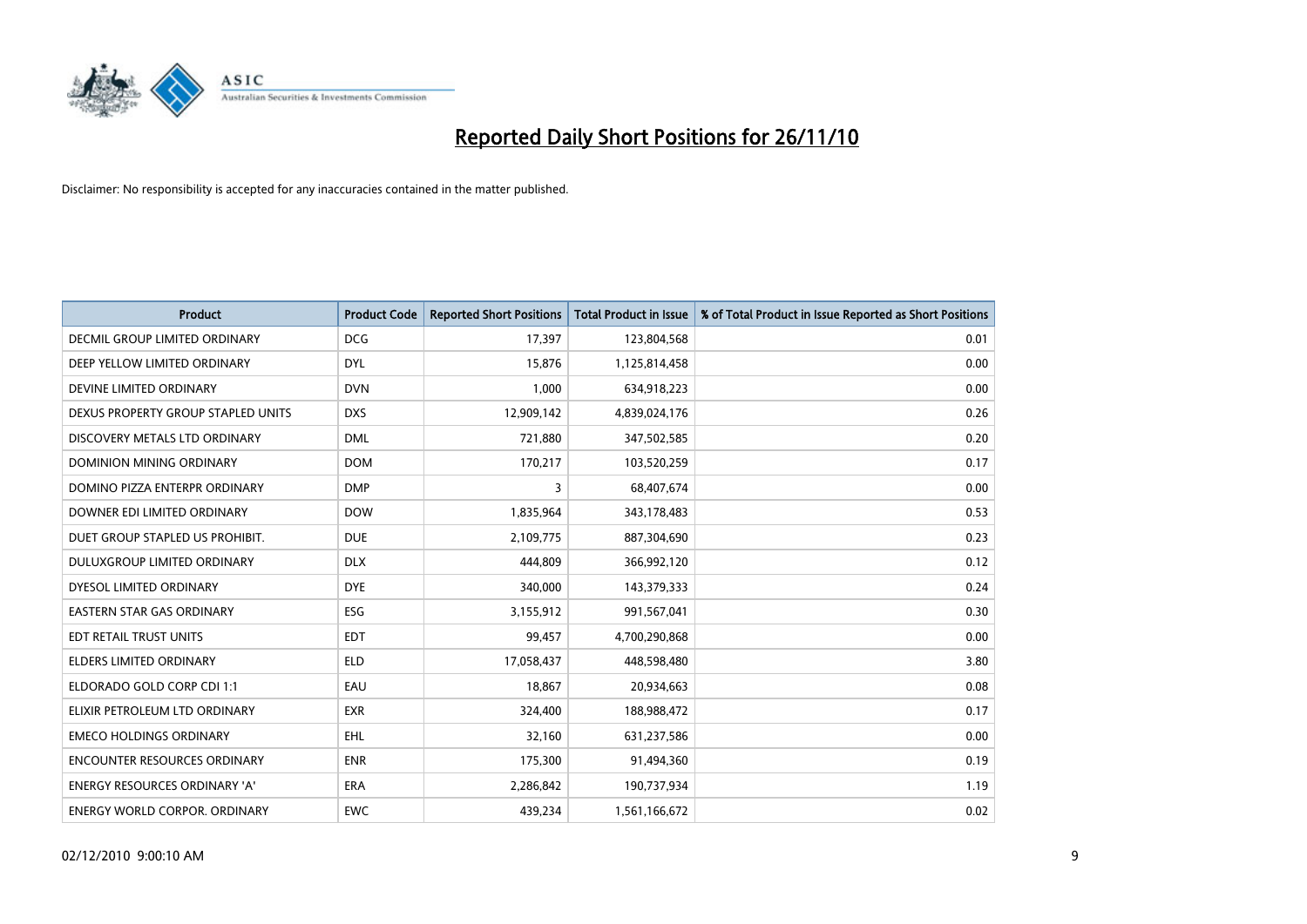

| <b>Product</b>                            | <b>Product Code</b> | <b>Reported Short Positions</b> | Total Product in Issue | % of Total Product in Issue Reported as Short Positions |
|-------------------------------------------|---------------------|---------------------------------|------------------------|---------------------------------------------------------|
| <b>ENTEK ENERGY LTD ORDINARY</b>          | <b>ETE</b>          | 489,903                         | 287,692,535            | 0.17                                                    |
| <b>ENTELLECT SOLUTIONS ORDINARY</b>       | <b>ESN</b>          | 464,050                         | 1,740,334,200          | 0.03                                                    |
| <b>ENVESTRA LIMITED ORDINARY</b>          | <b>ENV</b>          | 1,576,739                       | 1,430,398,609          | 0.10                                                    |
| EQUINOX MINERALS LTD CHESS DEPOSITARY INT | EON                 | 3,319,928                       | 708,378,211            | 0.46                                                    |
| <b>EVEREST FINANCIAL ORDINARY</b>         | <b>EFG</b>          | 4,300                           | 251,442,316            | 0.00                                                    |
| <b>EXTRACT RESOURCES ORDINARY</b>         | <b>EXT</b>          | 718,848                         | 243,302,298            | 0.29                                                    |
| FAIRFAX MEDIA LTD ORDINARY                | <b>FXI</b>          | 285,572,311                     | 2,351,955,725          | 12.14                                                   |
| FANTASTIC HOLDINGS ORDINARY               | <b>FAN</b>          | 3,000                           | 102,693,495            | 0.00                                                    |
| FERRAUS LIMITED ORDINARY                  | <b>FRS</b>          | 3,370                           | 205,700,890            | 0.00                                                    |
| FISHER & PAYKEL APP. ORDINARY             | <b>FPA</b>          | 10,308,313                      | 724,235,162            | 1.43                                                    |
| FISHER & PAYKEL H. ORDINARY               | <b>FPH</b>          | 2,133,651                       | 517,444,890            | 0.42                                                    |
| FKP PROPERTY GROUP STAPLED SECURITIES     | <b>FKP</b>          | 3,807,431                       | 1,174,033,185          | 0.32                                                    |
| FLEETWOOD CORP ORDINARY                   | <b>FWD</b>          | 86,325                          | 57,281,484             | 0.15                                                    |
| FLETCHER BUILDING ORDINARY                | <b>FBU</b>          | 809,751                         | 611,250,393            | 0.12                                                    |
| FLEXIGROUP LIMITED ORDINARY               | <b>FXL</b>          | 33,179                          | 275,472,492            | 0.01                                                    |
| FLIGHT CENTRE ORDINARY                    | <b>FLT</b>          | 2,612,653                       | 99,787,921             | 2.62                                                    |
| FLINDERS MINES LTD ORDINARY               | <b>FMS</b>          | 20,948,072                      | 1,820,149,571          | 1.15                                                    |
| FOCUS MINERALS LTD ORDINARY               | <b>FML</b>          | 300,000                         | 2,865,543,210          | 0.01                                                    |
| <b>FORGE GROUP LIMITED ORDINARY</b>       | <b>FGE</b>          |                                 | 82,814,014             | 0.00                                                    |
| FORTE ENERGY NL ORDINARY                  | <b>FTE</b>          | 2,658,986                       | 580,658,031            | 0.46                                                    |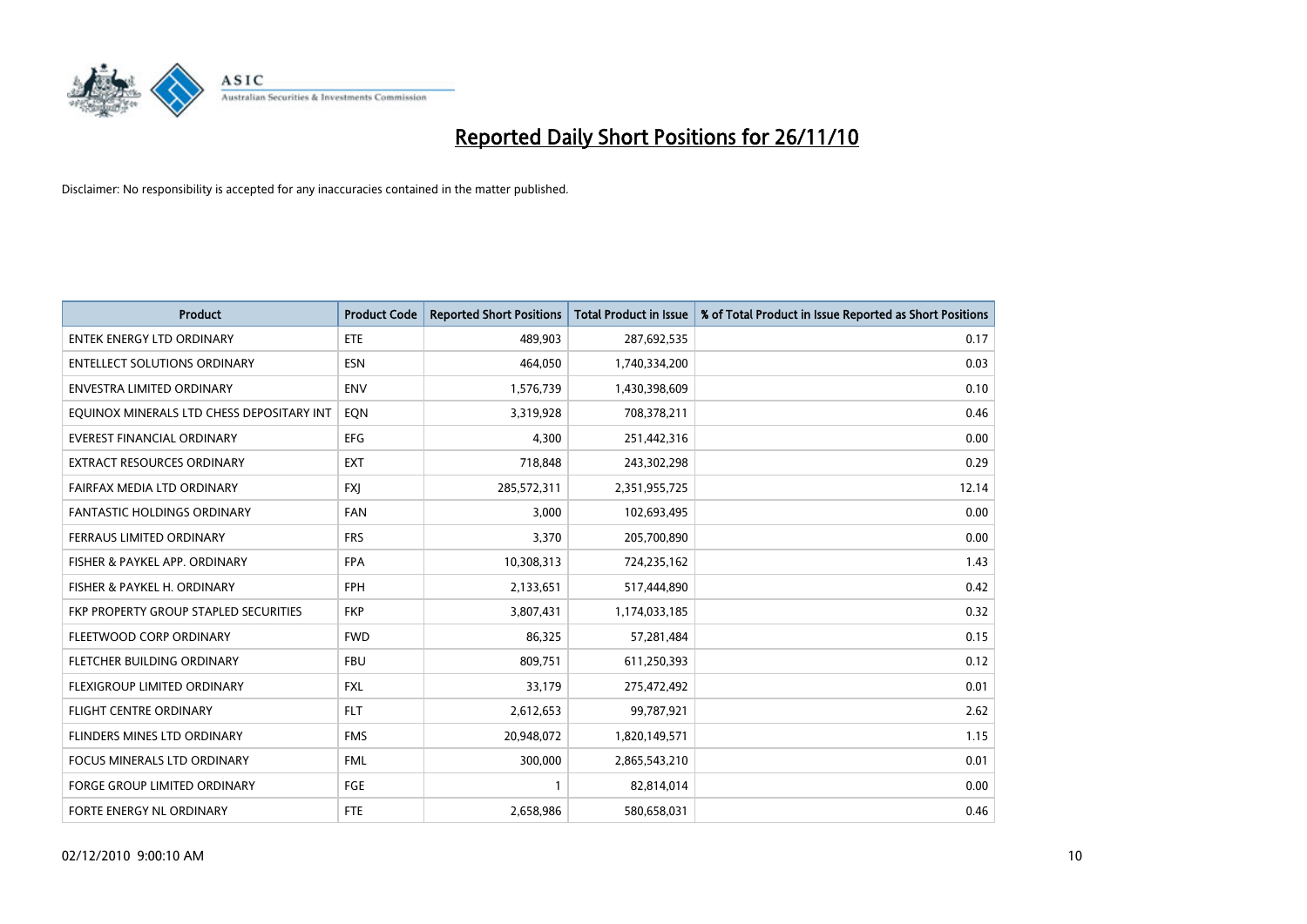

| <b>Product</b>                            | <b>Product Code</b> | <b>Reported Short Positions</b> | <b>Total Product in Issue</b> | % of Total Product in Issue Reported as Short Positions |
|-------------------------------------------|---------------------|---------------------------------|-------------------------------|---------------------------------------------------------|
| <b>FORTESCUE METALS GRP ORDINARY</b>      | <b>FMG</b>          | 8,360,701                       | 3,111,805,238                 | 0.24                                                    |
| <b>FOSTER'S GROUP ORDINARY</b>            | FGL                 | 5,650,143                       | 1,930,723,313                 | 0.29                                                    |
| FTD CORPORATION ORDINARY                  | <b>FTD</b>          | 8,088                           | 100,421,069                   | 0.01                                                    |
| FUNTASTIC LIMITED ORDINARY                | <b>FUN</b>          | 322,528                         | 340,997,682                   | 0.09                                                    |
| <b>G.U.D. HOLDINGS ORDINARY</b>           | GUD                 | 172,516                         | 68,426,721                    | 0.25                                                    |
| <b>GALAXY RESOURCES ORDINARY</b>          | GXY                 | 499,600                         | 191,903,358                   | 0.25                                                    |
| <b>GEODYNAMICS LIMITED ORDINARY</b>       | GDY                 | 344,650                         | 292,840,219                   | 0.12                                                    |
| <b>GINDALBIE METALS LTD ORDINARY</b>      | <b>GBG</b>          | 10,110,831                      | 850,108,099                   | 1.18                                                    |
| <b>GIRALIA RESOURCES NL ORDINARY</b>      | <b>GIR</b>          | 295,189                         | 181,160,170                   | 0.16                                                    |
| <b>GLOBAL MINING ORDINARY</b>             | <b>GMI</b>          | 8,951                           | 191,820,968                   | 0.00                                                    |
| <b>GLOUCESTER COAL ORDINARY</b>           | GCL                 | 253,053                         | 140,447,062                   | 0.18                                                    |
| <b>GME RESOURCES LTD ORDINARY</b>         | <b>GME</b>          | 800                             | 302,352,750                   | 0.00                                                    |
| <b>GOLDEN GATE PETROL ORDINARY</b>        | GGP                 | 11,538                          | 1,067,159,955                 | 0.00                                                    |
| <b>GOLDEN WEST RESOURCE ORDINARY</b>      | GWR                 | 1,617                           | 164,606,127                   | 0.00                                                    |
| <b>GOODMAN FIELDER. ORDINARY</b>          | <b>GFF</b>          | 13,776,525                      | 1,380,386,438                 | 1.00                                                    |
| <b>GOODMAN GROUP STAPLED US PROHIBIT.</b> | <b>GMG</b>          | 4,327,542                       | 6,369,751,394                 | 0.06                                                    |
| <b>GPT GROUP STAPLED SEC.</b>             | <b>GPT</b>          | 8,800,283                       | 1,855,529,431                 | 0.46                                                    |
| <b>GRAINCORP LIMITED A CLASS ORDINARY</b> | <b>GNC</b>          | 307,785                         | 198,318,900                   | 0.16                                                    |
| <b>GRANGE RESOURCES, ORDINARY</b>         | <b>GRR</b>          | 1,497,076                       | 1,152,077,403                 | 0.13                                                    |
| <b>GREENLAND MIN EN LTD ORDINARY</b>      | GGG                 | 781,977                         | 271,271,502                   | 0.29                                                    |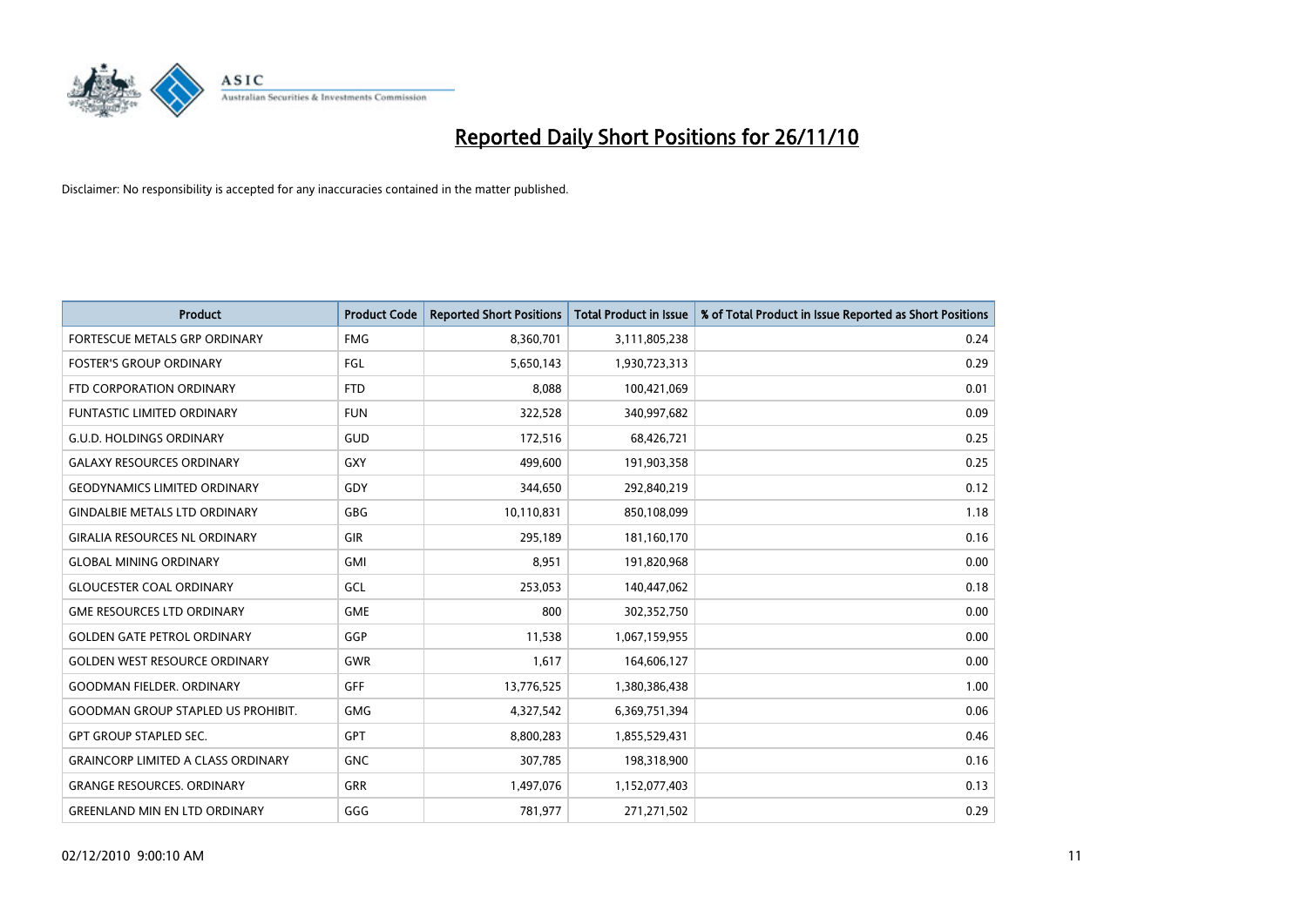

| <b>Product</b>                            | <b>Product Code</b> | <b>Reported Short Positions</b> | <b>Total Product in Issue</b> | % of Total Product in Issue Reported as Short Positions |
|-------------------------------------------|---------------------|---------------------------------|-------------------------------|---------------------------------------------------------|
| <b>GRYPHON MINERALS LTD ORDINARY</b>      | GRY                 | 11,452                          | 289,272,058                   | 0.00                                                    |
| GUINNESS PEAT GROUP. CHESS DEPOSITARY INT | GPG                 | 55                              | 304,490,416                   | 0.00                                                    |
| <b>GUNNS LIMITED ORDINARY</b>             | <b>GNS</b>          | 13,700,501                      | 806,734,892                   | 1.67                                                    |
| <b>GWA GROUP LTD ORDINARY</b>             | <b>GWA</b>          | 2,576,169                       | 301,102,514                   | 0.86                                                    |
| <b>HARVEY NORMAN ORDINARY</b>             | <b>HVN</b>          | 30,819,059                      | 1,062,316,784                 | 2.89                                                    |
| HASTIE GROUP LIMITED ORDINARY             | <b>HST</b>          | 759,464                         | 239,716,924                   | 0.32                                                    |
| HASTINGS DIVERSIFIED STAPLED SECURITY     | <b>HDF</b>          | 484.352                         | 518,300,758                   | 0.08                                                    |
| <b>HEARTWARE INT INC CDI 35:1</b>         | <b>HIN</b>          | 272,008                         | 66,059,280                    | 0.41                                                    |
| <b>HENDERSON GROUP CDI 1:1</b>            | <b>HGG</b>          | 5,679,384                       | 560,588,825                   | 1.00                                                    |
| HFA HOLDINGS LIMITED ORDINARY             | <b>HFA</b>          | 1,954,419                       | 469,330,170                   | 0.41                                                    |
| <b>HIGHLANDS PACIFIC ORDINARY</b>         | <b>HIG</b>          | 2,382,805                       | 685,407,148                   | 0.35                                                    |
| HILLGROVE RES LTD ORDINARY                | <b>HGO</b>          | 4,436,018                       | 540,803,911                   | 0.83                                                    |
| HILLS HOLDINGS LTD ORDINARY               | <b>HIL</b>          | 162,263                         | 248,676,841                   | 0.06                                                    |
| HORIZON OIL LIMITED ORDINARY              | <b>HZN</b>          | 3,268,065                       | 1,130,311,515                 | 0.29                                                    |
| HUNNU COAL LIMITED ORDINARY               | <b>HUN</b>          | 130,000                         | 148,690,002                   | 0.09                                                    |
| <b>ICON ENERGY LIMITED ORDINARY</b>       | <b>ICN</b>          | 67,000                          | 439,801,394                   | 0.02                                                    |
| <b>IINET LIMITED ORDINARY</b>             | <b>IIN</b>          | 1,379,985                       | 151,963,119                   | 0.90                                                    |
| ILUKA RESOURCES ORDINARY                  | <b>ILU</b>          | 4,746,279                       | 418,700,517                   | 1.11                                                    |
| IMF (AUSTRALIA) LTD ORDINARY              | <b>IMF</b>          | 339,542                         | 122,496,819                   | 0.28                                                    |
| <b>IMX RESOURCES LTD ORDINARY</b>         | <b>IXR</b>          | 20.000                          | 262,552,803                   | 0.01                                                    |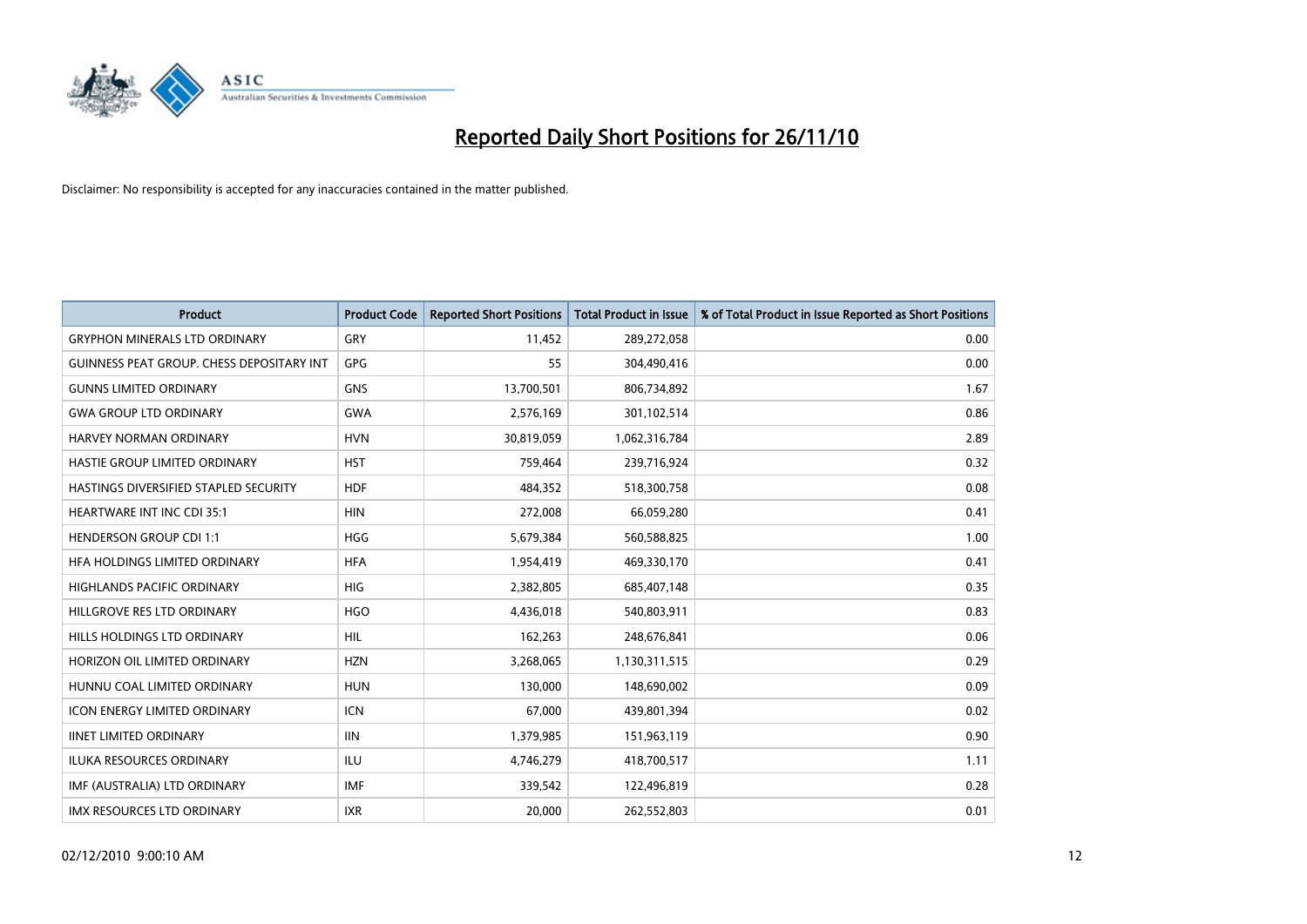

| <b>Product</b>                           | <b>Product Code</b> | <b>Reported Short Positions</b> | <b>Total Product in Issue</b> | % of Total Product in Issue Reported as Short Positions |
|------------------------------------------|---------------------|---------------------------------|-------------------------------|---------------------------------------------------------|
| <b>INCITEC PIVOT ORDINARY</b>            | <b>IPL</b>          | 2,226,077                       | 1,628,730,107                 | 0.12                                                    |
| INDAGO RESOURCES LTD ORDINARY            | <b>IDG</b>          | 8,179                           | 78,383,343                    | 0.01                                                    |
| <b>INDEPENDENCE GROUP ORDINARY</b>       | <b>IGO</b>          | 547,252                         | 135,600,972                   | 0.40                                                    |
| <b>INDOPHIL RESOURCES ORDINARY</b>       | <b>IRN</b>          | 349,696                         | 471,445,763                   | 0.07                                                    |
| INDUSTREA LIMITED DEFERRED SETTLEMENT    | <b>IDLDA</b>        | 130,062                         | 363,882,058                   | 0.03                                                    |
| <b>INFIGEN ENERGY STAPLED SECURITIES</b> | <b>IFN</b>          | 5,875,064                       | 761,222,569                   | 0.76                                                    |
| <b>INFRATIL LIMITED ORDINARY</b>         | IFZ                 | 110,589                         | 601,616,935                   | 0.02                                                    |
| ING INDUSTRIAL FUND UNITS                | <b>IIF</b>          | 2,175,111                       | 2,592,249,647                 | 0.08                                                    |
| ING OFFICE FUND STAPLED SECURITIES       | <b>IOF</b>          | 4,509,634                       | 2,729,071,212                 | 0.16                                                    |
| ING RE COM GROUP STAPLED SECURITIES      | ILF.                | 9,075                           | 441,029,194                   | 0.00                                                    |
| <b>INSURANCE AUSTRALIA ORDINARY</b>      | <b>IAG</b>          | 5,140,869                       | 2,079,034,021                 | 0.24                                                    |
| INTEGRA MINING LTD. ORDINARY             | <b>IGR</b>          | 1,687,864                       | 755,792,394                   | 0.21                                                    |
| <b>INTOLL GROUP STAPLED SECURITIES</b>   | <b>ITO</b>          | 4,110,858                       | 2,261,732,048                 | 0.17                                                    |
| <b>INTREPID MINES ORDINARY</b>           | <b>IAU</b>          | 1,674,250                       | 433,807,670                   | 0.39                                                    |
| <b>INVOCARE LIMITED ORDINARY</b>         | <b>IVC</b>          | 931,613                         | 102,421,288                   | 0.90                                                    |
| <b>ION LIMITED ORDINARY</b>              | <b>ION</b>          | 164,453                         | 256,365,105                   | 0.06                                                    |
| <b>IOOF HOLDINGS LTD ORDINARY</b>        | IFL.                | 1,567,134                       | 229,794,395                   | 0.69                                                    |
| IRESS MARKET TECH. ORDINARY              | <b>IRE</b>          | 2,092,580                       | 126,018,142                   | 1.66                                                    |
| <b>IRON ORE HOLDINGS ORDINARY</b>        | <b>IOH</b>          | 15,139                          | 135,482,449                   | 0.01                                                    |
| ISHARES MSCI EAFE CDI 1:1                | <b>IVE</b>          | 75,419                          | 590,400,000                   | 0.01                                                    |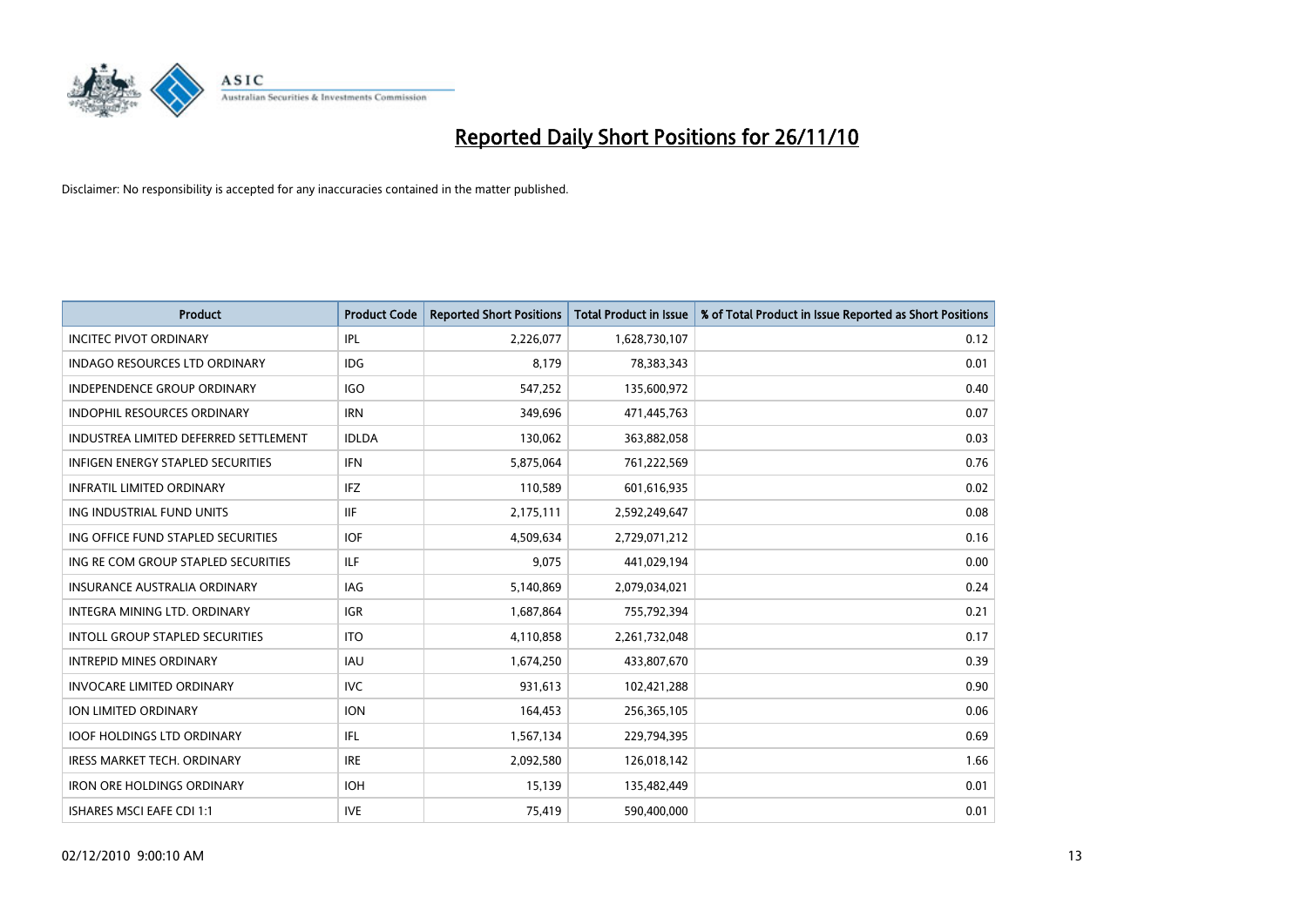

| <b>Product</b>                                  | <b>Product Code</b> | <b>Reported Short Positions</b> | <b>Total Product in Issue</b> | % of Total Product in Issue Reported as Short Positions |
|-------------------------------------------------|---------------------|---------------------------------|-------------------------------|---------------------------------------------------------|
| ISHARES MSCI EM MKTS CDI 1:1                    | <b>IEM</b>          | 9,079                           | 425,700,000                   | 0.00                                                    |
| <b>ISOFT GROUP LIMITED ORDINARY</b>             | <b>ISF</b>          | 21,637,746                      | 1,070,595,874                 | 2.01                                                    |
| <b>IVANHOE AUSTRALIA ORDINARY</b>               | <b>IVA</b>          | 383.300                         | 418,410,103                   | 0.09                                                    |
| <b>JABIRU METALS LTD ORDINARY</b>               | <b>JML</b>          | 21,890                          | 552,619,180                   | 0.00                                                    |
| <b>JAMES HARDIE INDUST CHESS DEPOSITARY INT</b> | <b>IHX</b>          | 10,476,164                      | 435,772,324                   | 2.40                                                    |
| <b>JAMESON RESOURCES ORDINARY</b>               | <b>JAL</b>          | 1,600,000                       | 63,885,910                    | 2.50                                                    |
| <b>IB HI-FI LIMITED ORDINARY</b>                | <b>JBH</b>          | 9,440,113                       | 109,223,945                   | 8.65                                                    |
| KAGARA LTD ORDINARY                             | KZL                 | 3,029,789                       | 707,789,717                   | 0.41                                                    |
| KAROON GAS AUSTRALIA ORDINARY                   | <b>KAR</b>          | 171,592                         | 217,295,769                   | 0.08                                                    |
| KATHMANDU HOLD LTD ORDINARY                     | <b>KMD</b>          | 293,734                         | 200,000,000                   | 0.14                                                    |
| <b>KEYBRIDGE CAPITAL ORDINARY</b>               | <b>KBC</b>          | 5,999                           | 172,070,564                   | 0.00                                                    |
| KIMBERLEY METALS LTD ORDINARY                   | <b>KBL</b>          | 2,346                           | 161,356,672                   | 0.00                                                    |
| KINGSGATE CONSOLID. ORDINARY                    | <b>KCN</b>          | 2,015,307                       | 101,087,786                   | 2.00                                                    |
| LEIGHTON HOLDINGS ORDINARY                      | LEI                 | 4,312,632                       | 300,869,799                   | 1.41                                                    |
| LEND LEASE GROUP UNIT/ORD STAPLED               | <b>LLC</b>          | 1,364,291                       | 565,558,754                   | 0.24                                                    |
| LINC ENERGY LTD ORDINARY                        | <b>LNC</b>          | 1,656,955                       | 497,460,572                   | 0.32                                                    |
| LIQUEFIED NATURAL ORDINARY                      | LNG                 | 6,203                           | 213,339,015                   | 0.00                                                    |
| LYNAS CORPORATION ORDINARY                      | <b>LYC</b>          | 19,415,472                      | 1,656,999,093                 | 1.16                                                    |
| MAC SERVICES (THE) ORDINARY                     | <b>MSL</b>          | 65,425                          | 165,966,692                   | 0.04                                                    |
| MACARTHUR COAL ORDINARY                         | <b>MCC</b>          | 263,990                         | 299,476,903                   | 0.07                                                    |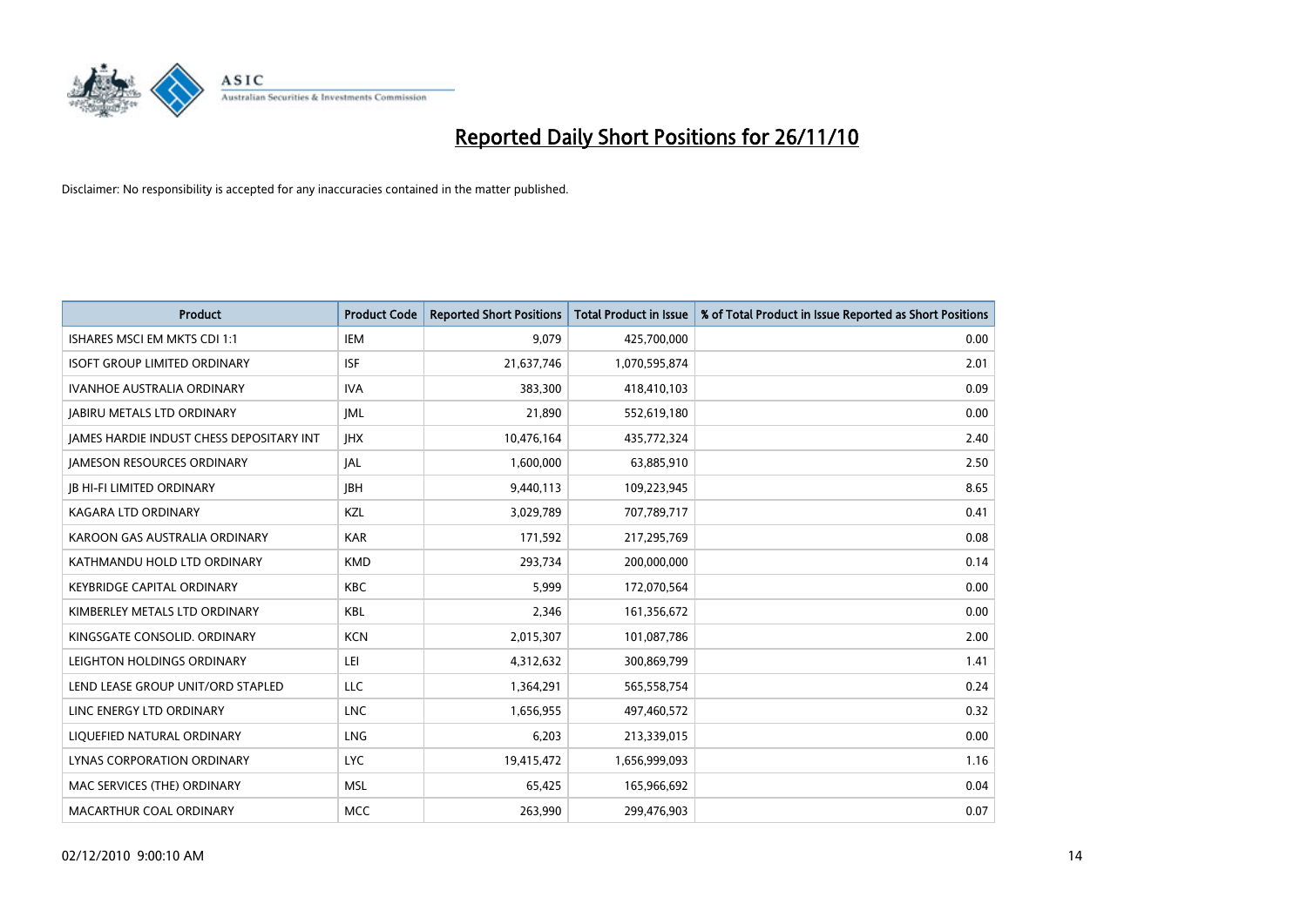

| <b>Product</b>                        | <b>Product Code</b> | <b>Reported Short Positions</b> | Total Product in Issue | % of Total Product in Issue Reported as Short Positions |
|---------------------------------------|---------------------|---------------------------------|------------------------|---------------------------------------------------------|
| <b>MACMAHON HOLDINGS ORDINARY</b>     | <b>MAH</b>          | 2,669,130                       | 733,711,705            | 0.37                                                    |
| MACQ ATLAS ROADS GRP ORDINARY STAPLED | <b>MOA</b>          | 978,558                         | 452,345,907            | 0.21                                                    |
| MACQUARIE GROUP LTD ORDINARY          | MQG                 | 3,195,645                       | 345,868,936            | 0.91                                                    |
| MANTRA RESOURCES ORDINARY             | <b>MRU</b>          | 6,628                           | 130,229,188            | 0.00                                                    |
| MAP GROUP STAPLED US PROHIBIT.        | <b>MAP</b>          | 1,639,848                       | 1,861,210,782          | 0.08                                                    |
| <b>MARENGO MINING ORDINARY</b>        | <b>MGO</b>          | 30,631                          | 738,810,863            | 0.00                                                    |
| <b>MARION ENERGY ORDINARY</b>         | <b>MAE</b>          | 356,694                         | 429,822,043            | 0.08                                                    |
| MCMILLAN SHAKESPEARE ORDINARY         | <b>MMS</b>          | 177,161                         | 67,874,101             | 0.26                                                    |
| MCPHERSON'S LTD ORDINARY              | <b>MCP</b>          | 17,941                          | 71,651,758             | 0.02                                                    |
| MEDUSA MINING LTD ORDINARY            | <b>MML</b>          | 1,575,187                       | 187,793,911            | 0.83                                                    |
| MELBOURNE IT LIMITED ORDINARY         | <b>MLB</b>          | 154,013                         | 80,031,955             | 0.19                                                    |
| MEO AUSTRALIA LTD ORDINARY            | <b>MEO</b>          | 1,445,174                       | 477,220,955            | 0.30                                                    |
| <b>MERMAID MARINE ORDINARY</b>        | <b>MRM</b>          | 227,776                         | 202,182,138            | 0.10                                                    |
| MESOBLAST LIMITED ORDINARY            | <b>MSB</b>          | 28.635                          | 158,140,556            | 0.02                                                    |
| METALS X LIMITED ORDINARY             | <b>MLX</b>          | 326,940                         | 1,365,661,782          | 0.03                                                    |
| METCASH LIMITED ORDINARY              | <b>MTS</b>          | 21,468,942                      | 768,719,951            | 2.76                                                    |
| METGASCO LIMITED ORDINARY             | <b>MEL</b>          | 235,435                         | 250,803,468            | 0.09                                                    |
| METMINCO LIMITED ORDINARY             | <b>MNC</b>          | 4,183,038                       | 836,622,979            | 0.50                                                    |
| MICLYN EXP OFFSHR ORDINARY            | <b>MIO</b>          | 217,063                         | 271,700,000            | 0.08                                                    |
| MINARA RESOURCES ORDINARY             | <b>MRE</b>          | 6,094,199                       | 1,167,783,517          | 0.52                                                    |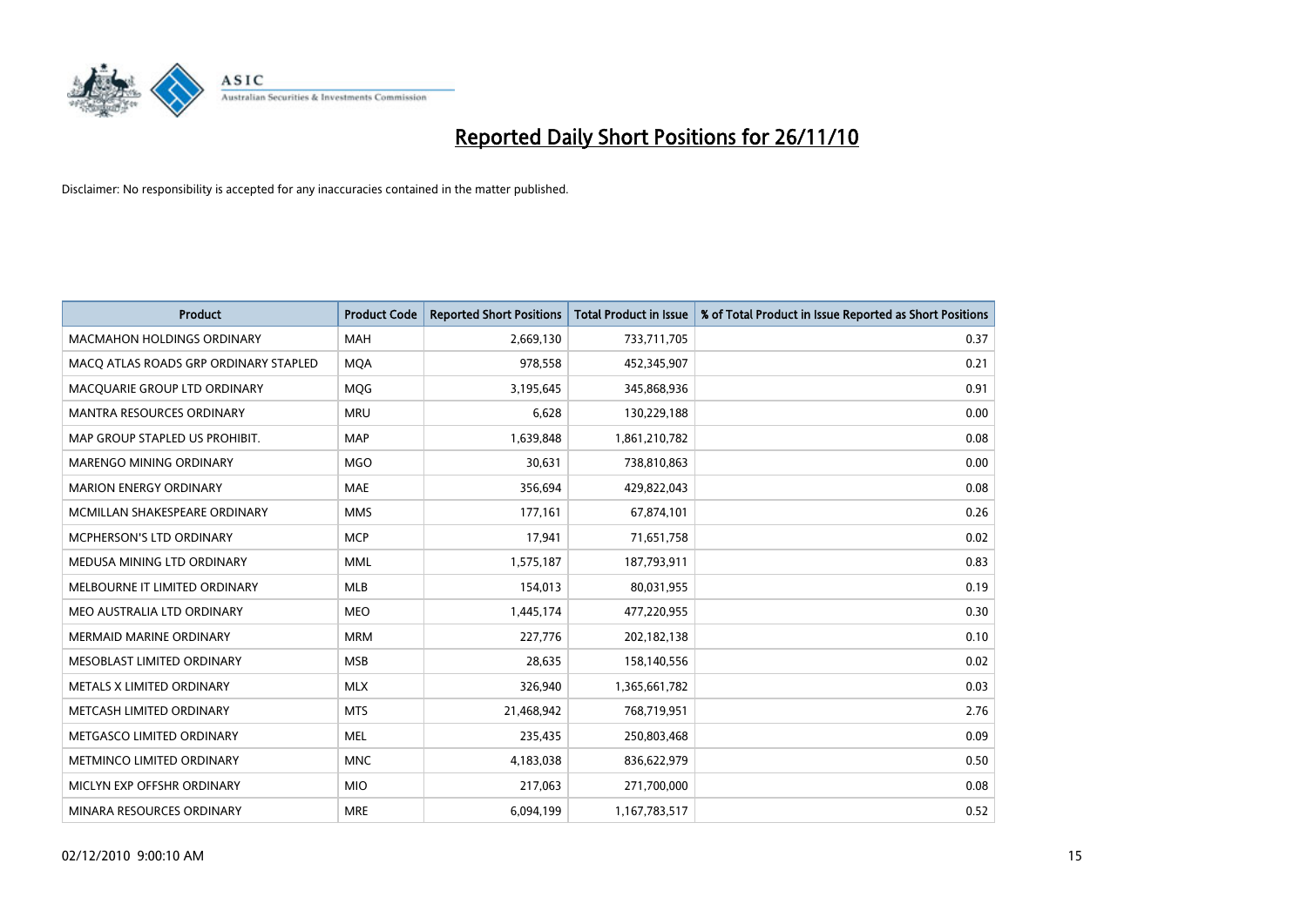

| <b>Product</b>                       | <b>Product Code</b> | <b>Reported Short Positions</b> | Total Product in Issue | % of Total Product in Issue Reported as Short Positions |
|--------------------------------------|---------------------|---------------------------------|------------------------|---------------------------------------------------------|
| MINCOR RESOURCES NL ORDINARY         | <b>MCR</b>          | 244,013                         | 200,608,804            | 0.11                                                    |
| MINERAL DEPOSITS DEFERRED SETTLEMENT | <b>MDLDC</b>        | 204,289                         | 60,694,167             | 0.33                                                    |
| MINERAL RESOURCES, ORDINARY          | <b>MIN</b>          | 122,850                         | 168,029,485            | 0.07                                                    |
| MIRABELA NICKEL LTD ORDINARY         | <b>MBN</b>          | 8,495,684                       | 491,561,237            | 1.71                                                    |
| MIRVAC GROUP STAPLED SECURITIES      | <b>MGR</b>          | 6,822,851                       | 3,415,819,357          | 0.18                                                    |
| <b>MOLOPO ENERGY LTD ORDINARY</b>    | <b>MPO</b>          | 693,612                         | 250,972,584            | 0.27                                                    |
| MONADELPHOUS GROUP ORDINARY          | <b>MND</b>          | 604,117                         | 87,521,827             | 0.69                                                    |
| MORTGAGE CHOICE LTD ORDINARY         | <b>MOC</b>          | 14,141                          | 119,948,255            | 0.02                                                    |
| <b>MOUNT GIBSON IRON ORDINARY</b>    | <b>MGX</b>          | 2,852,677                       | 1,082,570,693          | 0.26                                                    |
| MURCHISON METALS LTD ORDINARY        | <b>MMX</b>          | 9,275,028                       | 435,884,268            | 2.12                                                    |
| MYER HOLDINGS LTD ORDINARY           | <b>MYR</b>          | 20,025,064                      | 582,097,884            | 3.43                                                    |
| <b>MYSTATE LIMITED ORDINARY</b>      | <b>MYS</b>          | 1,400                           | 67,439,158             | 0.00                                                    |
| NATIONAL AUST. BANK ORDINARY         | <b>NAB</b>          | 8,865,583                       | 2,137,640,047          | 0.42                                                    |
| NATURAL FUEL LIMITED ORDINARY        | <b>NFL</b>          |                                 | 721,912                | 0.00                                                    |
| NAVIGATOR RESOURCES ORDINARY         | <b>NAV</b>          | 540.000                         | 439,984,771            | 0.12                                                    |
| NAVITAS LIMITED ORDINARY             | <b>NVT</b>          | 1,250,459                       | 342,450,567            | 0.37                                                    |
| NEPTUNE MARINE ORDINARY              | <b>NMS</b>          | 2,024,949                       | 442,245,734            | 0.45                                                    |
| NEW HOPE CORPORATION ORDINARY        | <b>NHC</b>          | 472,618                         | 830,230,549            | 0.06                                                    |
| NEW ZEALAND OIL& GAS ORDINARY        | <b>NZO</b>          | 95,781                          | 393,932,727            | 0.02                                                    |
| NEWCREST MINING ORDINARY             | <b>NCM</b>          | 3,609,282                       | 765,211,675            | 0.44                                                    |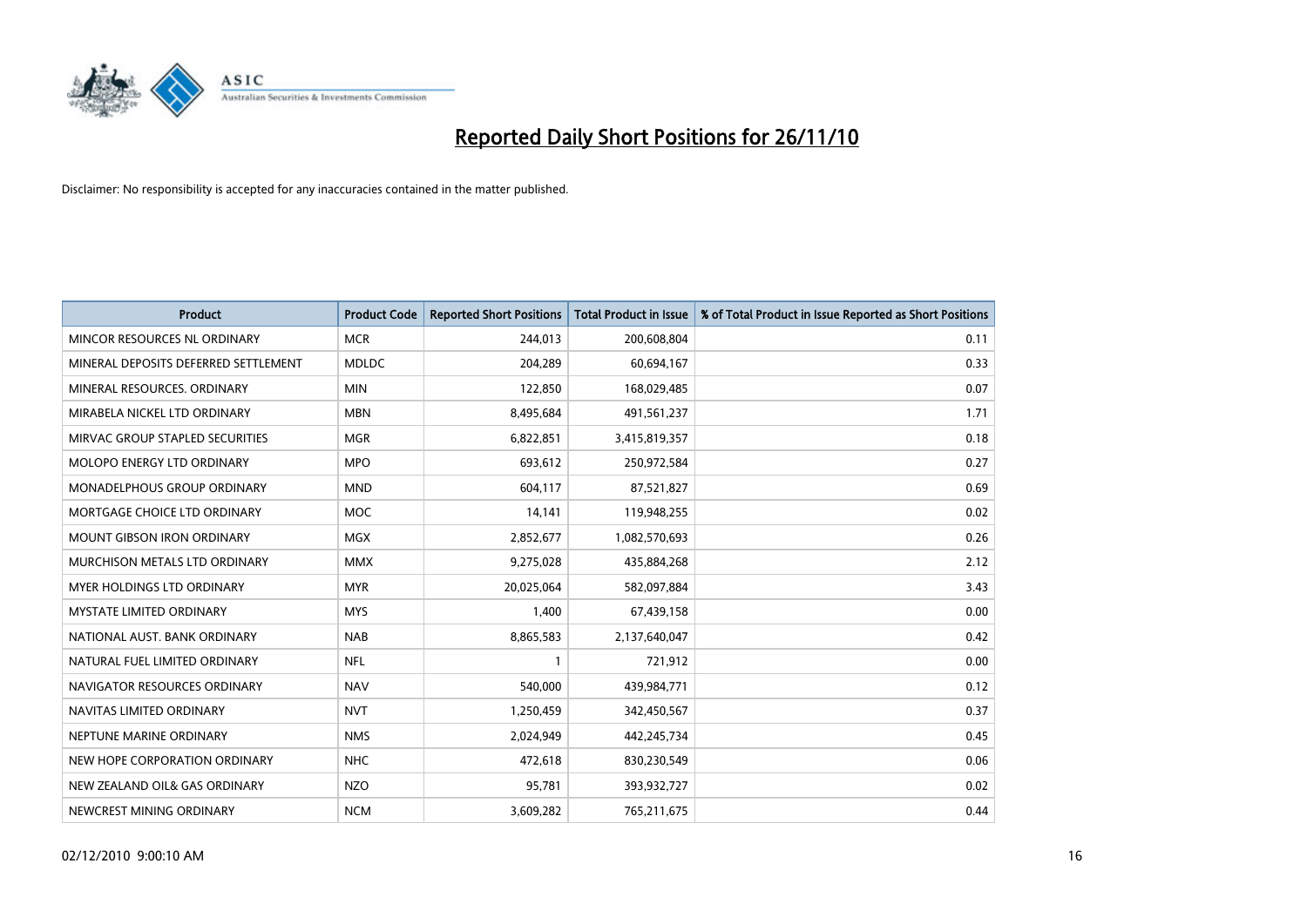

| <b>Product</b>                        | <b>Product Code</b> | <b>Reported Short Positions</b> | Total Product in Issue | % of Total Product in Issue Reported as Short Positions |
|---------------------------------------|---------------------|---------------------------------|------------------------|---------------------------------------------------------|
| NEWS CORP A NON-VOTING CDI            | <b>NWSLV</b>        | 1,147,625                       | 1,828,204,254          | 0.06                                                    |
| NEWS CORP B VOTING CDI                | <b>NWS</b>          | 7,393,062                       | 798,520,953            | 0.92                                                    |
| NEXBIS LIMITED ORDINARY               | <b>NBS</b>          | 63,733                          | 798,356,704            | 0.01                                                    |
| NEXUS ENERGY LIMITED ORDINARY         | <b>NXS</b>          | 4,391,104                       | 1,020,257,304          | 0.43                                                    |
| NIB HOLDINGS LIMITED ORDINARY         | <b>NHF</b>          | 91,135                          | 495,294,322            | 0.02                                                    |
| NICK SCALI LIMITED ORDINARY           | <b>NCK</b>          | 35,846                          | 81,000,000             | 0.04                                                    |
| NIDO PETROLEUM ORDINARY               | <b>NDO</b>          | 153,463                         | 1,266,550,321          | 0.01                                                    |
| NKWE PLATINUM 10C US COMMON           | <b>NKP</b>          | 240,577                         | 559,651,184            | 0.05                                                    |
| NORTHERN CREST ORDINARY               | <b>NOC</b>          | 24,345                          | 116,074,781            | 0.02                                                    |
| NORTHERN ENERGY CORP ORDINARY         | <b>NEC</b>          | 18,000                          | 128,420,838            | 0.01                                                    |
| NORTHERN IRON LTD ORDINARY            | <b>NFE</b>          | 1,353,701                       | 336,035,503            | 0.41                                                    |
| NOVOGEN LIMITED ORDINARY              | <b>NRT</b>          | 56,449                          | 102,125,894            | 0.06                                                    |
| NRW HOLDINGS LIMITED ORDINARY         | <b>NWH</b>          | 1,326,736                       | 251,223,000            | 0.52                                                    |
| NUFARM LIMITED ORDINARY               | <b>NUF</b>          | 4,128,368                       | 261,775,731            | 1.56                                                    |
| NUPLEX INDUSTRIES ORDINARY            | <b>NPX</b>          | 124,582                         | 195,060,783            | 0.06                                                    |
| NYOTA MINERALS LTD ORDINARY           | <b>NYO</b>          | 493,236                         | 453,310,583            | 0.11                                                    |
| <b>OAKTON LIMITED ORDINARY</b>        | <b>OKN</b>          | 595,347                         | 93,674,235             | 0.63                                                    |
| OCEANAGOLD CORP. CHESS DEPOSITARY INT | OGC                 | 316,701                         | 261,897,612            | 0.12                                                    |
| OCEANIA CAPITAL LTD ORDINARY          | <b>OCP</b>          | 2,500                           | 91,921,295             | 0.00                                                    |
| OIL SEARCH LTD ORDINARY               | OSH                 | 16,536,759                      | 1,312,888,303          | 1.23                                                    |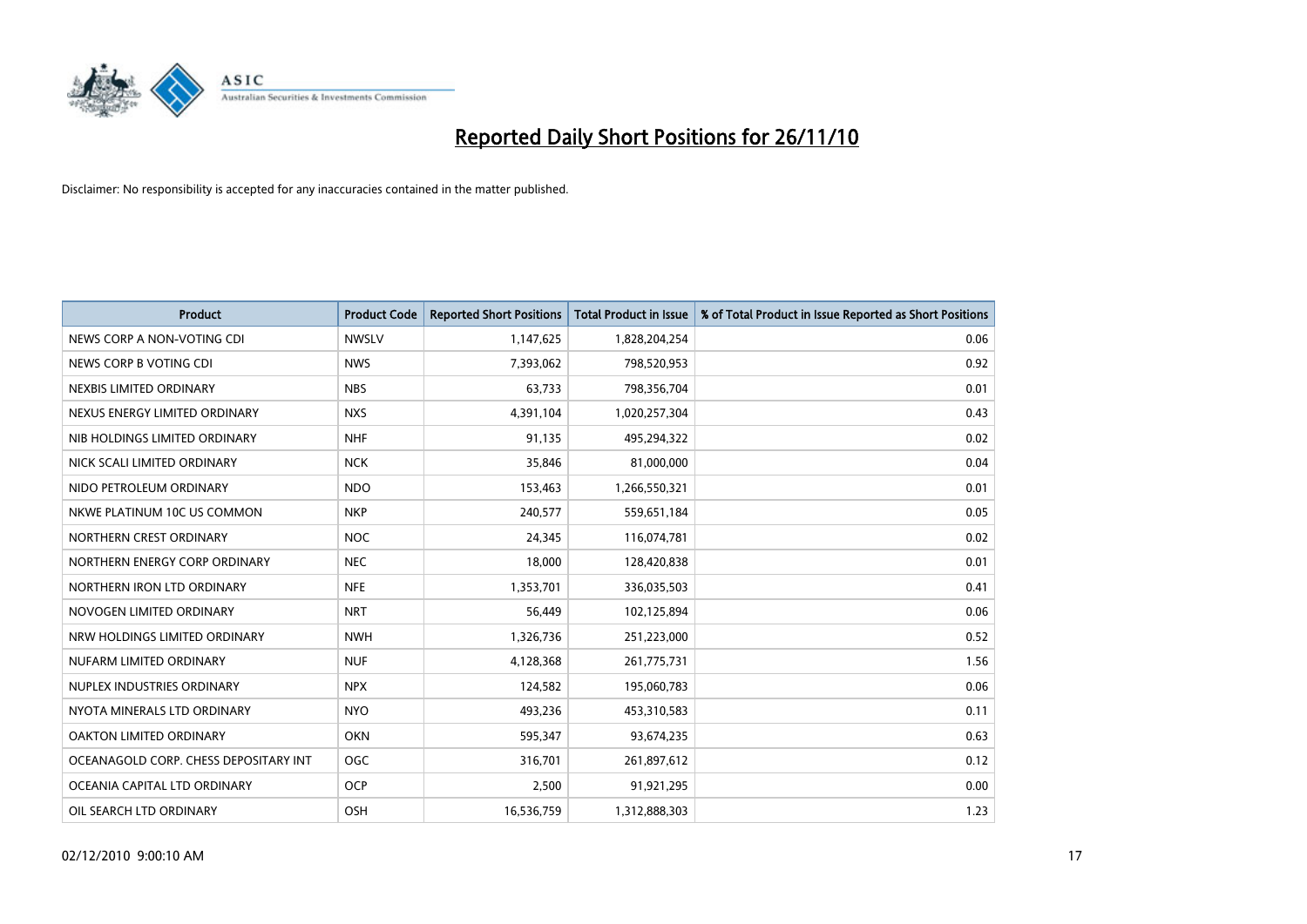

| <b>Product</b>                          | <b>Product Code</b> | <b>Reported Short Positions</b> | <b>Total Product in Issue</b> | % of Total Product in Issue Reported as Short Positions |
|-----------------------------------------|---------------------|---------------------------------|-------------------------------|---------------------------------------------------------|
| OM HOLDINGS LIMITED ORDINARY            | OMH                 | 1,412,445                       | 503,085,150                   | 0.28                                                    |
| <b>ONESTEEL LIMITED ORDINARY</b>        | OST                 | 2,326,904                       | 1,334,683,421                 | 0.16                                                    |
| ORICA LIMITED ORDINARY                  | ORI                 | 1,307,906                       | 362,100,430                   | 0.34                                                    |
| ORIGIN ENERGY ORDINARY                  | <b>ORG</b>          | 5,738,190                       | 884,477,012                   | 0.62                                                    |
| OROCOBRE LIMITED ORDINARY               | <b>ORE</b>          | 25.697                          | 91,181,996                    | 0.03                                                    |
| OROTONGROUP LIMITED ORDINARY            | ORL                 | 2,954                           | 40,880,902                    | 0.01                                                    |
| OTTO ENERGY LIMITED ORDINARY            | <b>OEL</b>          | 109.204                         | 1,134,540,071                 | 0.01                                                    |
| OZ MINERALS ORDINARY                    | OZL                 | 26,344,003                      | 3,238,546,504                 | 0.82                                                    |
| PACIFIC BRANDS ORDINARY                 | <b>PBG</b>          | 3,452,056                       | 931,386,248                   | 0.38                                                    |
| PALADIN ENERGY LTD ORDINARY             | <b>PDN</b>          | 21,261,007                      | 725,357,086                   | 2.91                                                    |
| PANAUST LIMITED ORDINARY                | <b>PNA</b>          | 9,589,875                       | 2,955,176,819                 | 0.32                                                    |
| PANORAMIC RESOURCES ORDINARY            | PAN                 | 919,772                         | 206,075,342                   | 0.45                                                    |
| PAPERLINX LIMITED ORDINARY              | <b>PPX</b>          | 7,463,530                       | 603,580,761                   | 1.22                                                    |
| PAPERLINX SPS TRUST STEP UP PERP. PREF. | <b>PXUPA</b>        | 5,000                           | 2,850,000                     | 0.18                                                    |
| PATTIES FOODS LTD ORDINARY              | PFL                 |                                 | 138,908,853                   | 0.00                                                    |
| PEAK RESOURCES ORDINARY                 | <b>PEK</b>          | 70,126                          | 127,841,866                   | 0.05                                                    |
| PEET LIMITED ORDINARY                   | <b>PPC</b>          | 122,882                         | 302,965,804                   | 0.04                                                    |
| PENINSULA ENERGY LTD ORDINARY           | <b>PEN</b>          | 5,000                           | 1,641,797,877                 | 0.00                                                    |
| PERILYA LIMITED ORDINARY                | PEM                 | 807,080                         | 526,075,563                   | 0.15                                                    |
| PERPETUAL LIMITED ORDINARY              | PPT                 | 1,759,537                       | 43,692,215                    | 4.04                                                    |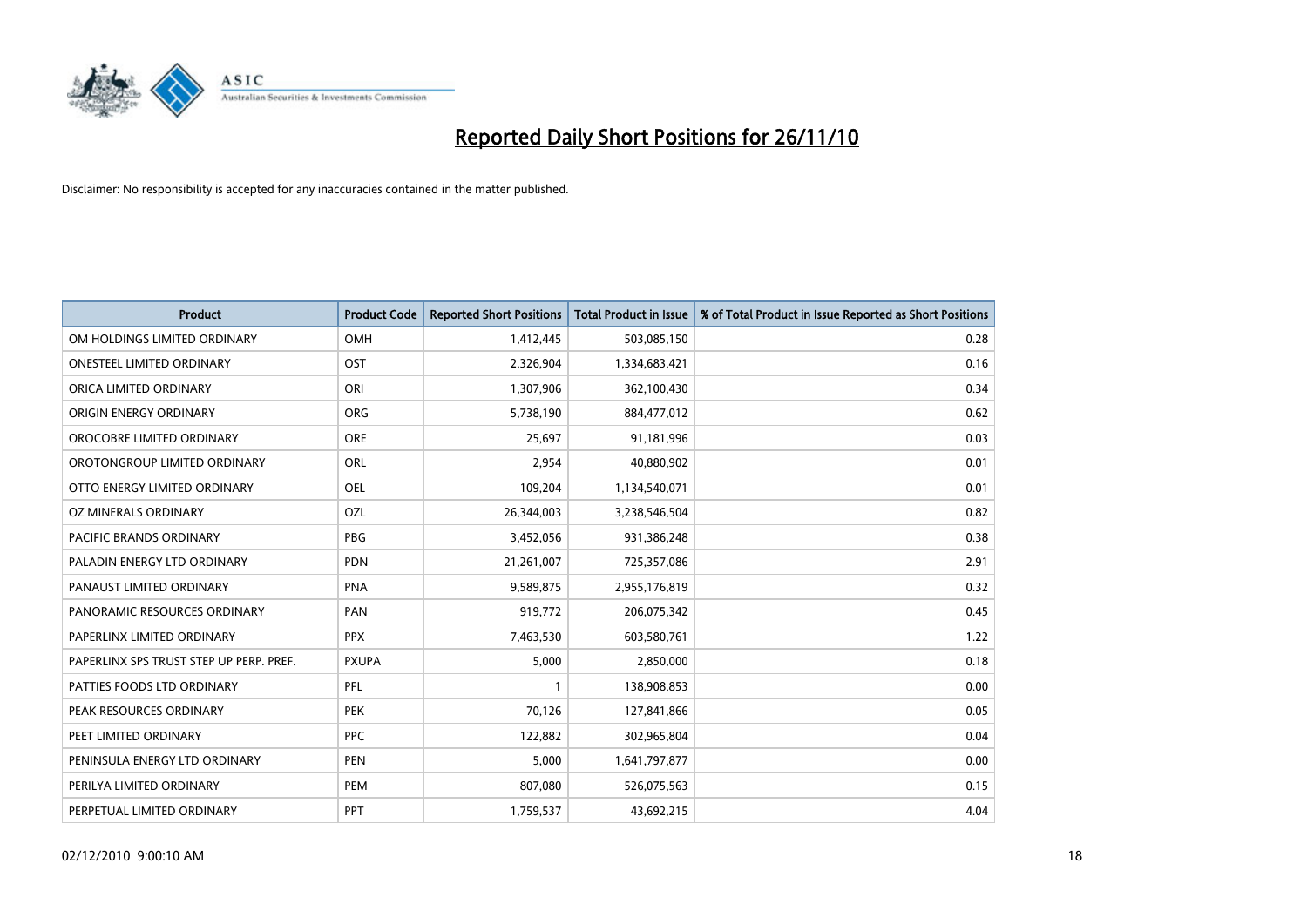

| <b>Product</b>                       | <b>Product Code</b> | <b>Reported Short Positions</b> | <b>Total Product in Issue</b> | % of Total Product in Issue Reported as Short Positions |
|--------------------------------------|---------------------|---------------------------------|-------------------------------|---------------------------------------------------------|
| PERSEUS MINING LTD ORDINARY          | PRU                 | 1,039,135                       | 421,517,088                   | 0.25                                                    |
| PETSEC ENERGY ORDINARY               | <b>PSA</b>          | 223,332                         | 231,283,622                   | 0.10                                                    |
| PHARMAXIS LTD ORDINARY               | <b>PXS</b>          | 1,226,131                       | 225,997,684                   | 0.54                                                    |
| PHOTON GROUP LTD ORDINARY            | <b>PGA</b>          | 250,510                         | 1,540,543,357                 | 0.02                                                    |
| PIKE RIVER COAL ORDINARY             | <b>PRC</b>          | 257,595                         | 405,513,933                   | 0.06                                                    |
| PLATINUM ASSET ORDINARY              | <b>PTM</b>          | 2,199,328                       | 561,347,878                   | 0.36                                                    |
| PLATINUM AUSTRALIA ORDINARY          | <b>PLA</b>          | 6,908,482                       | 368,172,255                   | 1.86                                                    |
| PLATINUM CAPITAL LTD ORDINARY        | <b>PMC</b>          |                                 | 163,732,888                   | 0.00                                                    |
| PLUTON RESOURCES ORDINARY            | PLV                 | 102,324                         | 179,457,362                   | 0.06                                                    |
| <b>PMP LIMITED ORDINARY</b>          | <b>PMP</b>          | 806,837                         | 335,338,483                   | 0.23                                                    |
| PORT BOUVARD LIMITED ORDINARY        | PBD                 | 6,754                           | 593,868,295                   | 0.00                                                    |
| PREMIER INVESTMENTS ORDINARY         | <b>PMV</b>          | 71,498                          | 155,030,045                   | 0.05                                                    |
| PRIMARY HEALTH CARE ORDINARY         | <b>PRY</b>          | 10,289,382                      | 495,978,188                   | 2.07                                                    |
| PRIME INFR GROUP. STAPLED SECURITIES | PIH                 | 837,199                         | 351,776,795                   | 0.24                                                    |
| PRIME MEDIA GRP LTD ORDINARY         | PRT                 | $\overline{2}$                  | 366,330,303                   | 0.00                                                    |
| PRIMEAG AUSTRALIA ORDINARY           | PAG                 | 311,454                         | 150,569,976                   | 0.21                                                    |
| PROGEN PHARMACEUTIC ORDINARY         | <b>PGL</b>          | 151,596                         | 24,709,097                    | 0.61                                                    |
| PROGRAMMED ORDINARY                  | <b>PRG</b>          | 560,138                         | 118,169,908                   | 0.47                                                    |
| PSIVIDA CORP CDI 1:1                 | <b>PVA</b>          | 6,878                           | 7,805,836                     | 0.09                                                    |
| <b>QANTAS AIRWAYS ORDINARY</b>       | QAN                 | 28,273,182                      | 2,265,123,620                 | 1.25                                                    |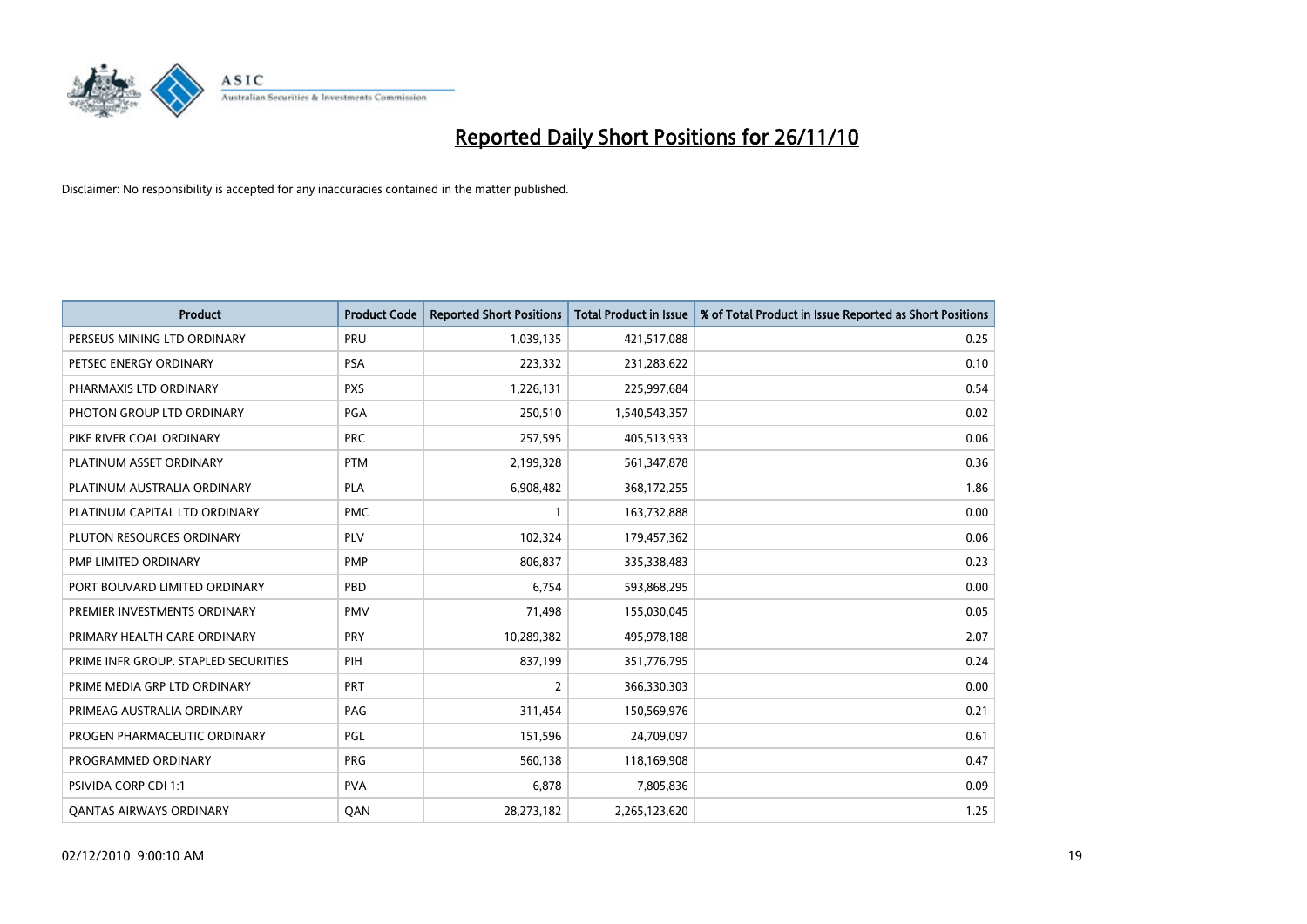

| <b>Product</b>                          | <b>Product Code</b> | <b>Reported Short Positions</b> | <b>Total Product in Issue</b> | % of Total Product in Issue Reported as Short Positions |
|-----------------------------------------|---------------------|---------------------------------|-------------------------------|---------------------------------------------------------|
| OBE INSURANCE GROUP ORDINARY            | <b>OBE</b>          | 18,235,568                      | 1,051,600,529                 | 1.72                                                    |
| OR NATIONAL LIMITED DEFERRED SETTLEMENT | <b>ORN</b>          | 10,930,579                      | 2,440,000,000                 | 0.45                                                    |
| RAMELIUS RESOURCES ORDINARY             | <b>RMS</b>          | 37,248                          | 291,208,795                   | 0.01                                                    |
| RAMSAY HEALTH CARE ORDINARY             | <b>RHC</b>          | 1,895,826                       | 202,081,252                   | 0.94                                                    |
| RANGE RESOURCES LTD ORDINARY            | <b>RRS</b>          | 600,000                         | 1,180,974,672                 | 0.05                                                    |
| <b>RCR TOMLINSON ORDINARY</b>           | <b>RCR</b>          | 68,067                          | 131,887,672                   | 0.05                                                    |
| <b>REA GROUP ORDINARY</b>               | <b>REA</b>          | 24,719                          | 129,691,280                   | 0.01                                                    |
| <b>RED 5 LIMITED ORDINARY</b>           | <b>RED</b>          | 388,235                         | 1,079,288,043                 | 0.04                                                    |
| RED FORK ENERGY ORDINARY                | <b>RFE</b>          | 7,696                           | 139,535,000                   | 0.01                                                    |
| REDFLEX HOLDINGS ORDINARY               | <b>RDF</b>          | 858                             | 110,345,599                   | 0.00                                                    |
| REED RESOURCES LTD ORDINARY             | <b>RDR</b>          | 268,205                         | 192,271,768                   | 0.14                                                    |
| <b>REGIS RESOURCES ORDINARY</b>         | <b>RRL</b>          | 368,055                         | 429,555,834                   | 0.08                                                    |
| RESMED INC CDI 10:1                     | <b>RMD</b>          | 10,073,721                      | 1,516,163,980                 | 0.66                                                    |
| <b>RESOLUTE MINING ORDINARY</b>         | <b>RSG</b>          | 1,218,602                       | 451,648,787                   | 0.26                                                    |
| RESOURCE EQUIP LTD ORDINARY             | <b>ROL</b>          | 130,876                         | 154,247,577                   | 0.08                                                    |
| <b>RESOURCE GENERATION ORDINARY</b>     | <b>RES</b>          | 467,723                         | 210,080,530                   | 0.23                                                    |
| REVERSE CORP LIMITED ORDINARY           | <b>REF</b>          | 25,141                          | 92,382,175                    | 0.03                                                    |
| REX MINERALS LIMITED ORDINARY           | <b>RXM</b>          | 80,000                          | 133,284,460                   | 0.06                                                    |
| RHG LIMITED ORDINARY                    | <b>RHG</b>          | 13,020                          | 318,745,978                   | 0.00                                                    |
| RIDLEY CORPORATION ORDINARY             | <b>RIC</b>          | 53,937                          | 307,817,071                   | 0.02                                                    |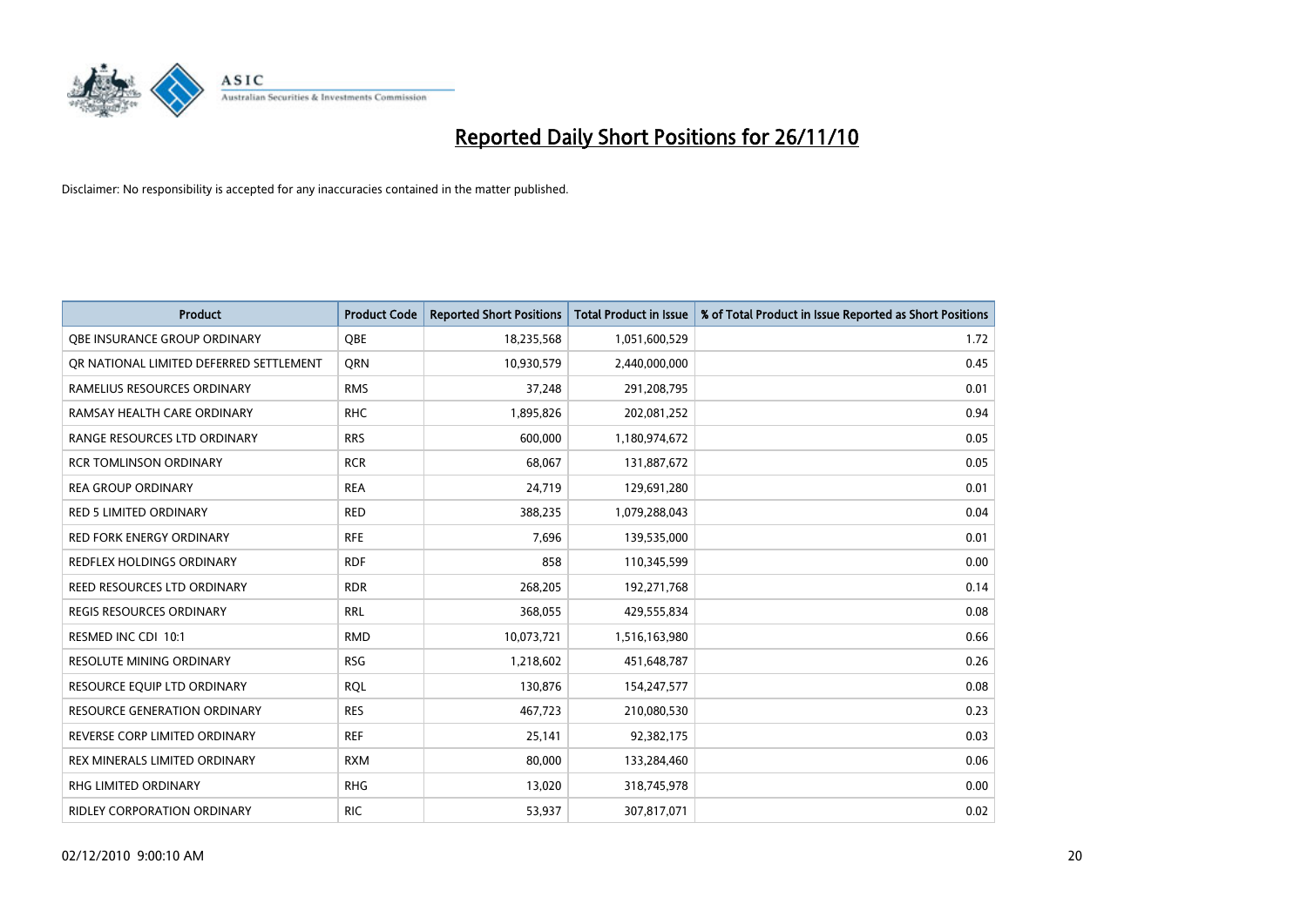

| <b>Product</b>                | <b>Product Code</b> | <b>Reported Short Positions</b> | Total Product in Issue | % of Total Product in Issue Reported as Short Positions |
|-------------------------------|---------------------|---------------------------------|------------------------|---------------------------------------------------------|
| RIO TINTO LIMITED ORDINARY    | <b>RIO</b>          | 17,964,171                      | 435,758,720            | 4.13                                                    |
| RIVERCITY MOTORWAY STAPLED    | <b>RCY</b>          | 400,208                         | 957,010,115            | 0.04                                                    |
| RIVERSDALE MINING ORDINARY    | <b>RIV</b>          | 260,587                         | 236,546,188            | 0.10                                                    |
| ROBUST RESOURCES ORDINARY     | <b>ROL</b>          | 1,312                           | 74,974,326             | 0.00                                                    |
| ROC OIL COMPANY ORDINARY      | <b>ROC</b>          | 3,052,814                       | 713,154,560            | 0.42                                                    |
| SAI GLOBAL LIMITED ORDINARY   | SAI                 | 138,831                         | 197,905,160            | 0.07                                                    |
| SALMAT LIMITED ORDINARY       | <b>SLM</b>          | 78,195                          | 159,134,483            | 0.05                                                    |
| SAMSON OIL & GAS LTD ORDINARY | SSN                 | 390,000                         | 1,664,588,164          | 0.02                                                    |
| SANDFIRE RESOURCES ORDINARY   | <b>SFR</b>          | 184,075                         | 142,537,496            | 0.12                                                    |
| <b>SANTOS LTD ORDINARY</b>    | <b>STO</b>          | 4,654,639                       | 834,142,456            | 0.56                                                    |
| SARACEN MINERAL ORDINARY      | <b>SAR</b>          | 228,608                         | 492,151,415            | 0.04                                                    |
| SEDGMAN LIMITED ORDINARY      | <b>SDM</b>          | 155,992                         | 207,997,898            | 0.07                                                    |
| SEEK LIMITED ORDINARY         | <b>SEK</b>          | 3,817,225                       | 336,584,488            | 1.14                                                    |
| SENETAS CORPORATION ORDINARY  | <b>SEN</b>          | 756,999                         | 461,522,263            | 0.16                                                    |
| SERVCORP LIMITED ORDINARY     | SRV                 | 174,345                         | 98,440,807             | 0.17                                                    |
| SERVICE STREAM ORDINARY       | <b>SSM</b>          | 344,663                         | 283,418,867            | 0.12                                                    |
| SEVEN GROUP HOLDINGS ORDINARY | <b>SVW</b>          | 184,224                         | 305,410,281            | 0.06                                                    |
| SIGMA PHARMACEUTICAL ORDINARY | SIP                 | 9,460,204                       | 1,178,626,572          | 0.78                                                    |
| SILEX SYSTEMS ORDINARY        | <b>SLX</b>          | 184,366                         | 149,506,391            | 0.11                                                    |
| SILVER LAKE RESOURCE ORDINARY | <b>SLR</b>          | 57,580                          | 178,882,838            | 0.03                                                    |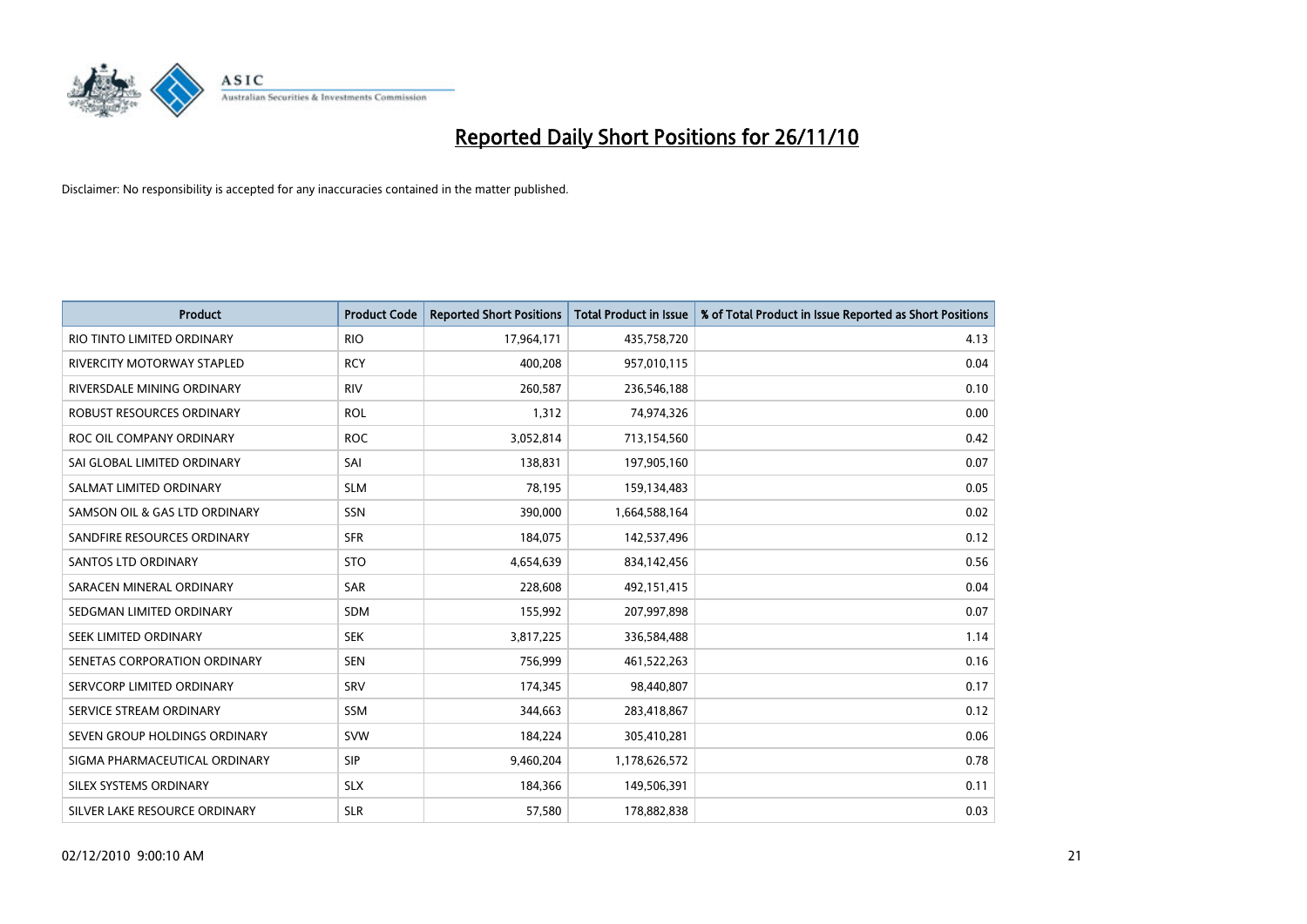

| <b>Product</b>                           | <b>Product Code</b> | <b>Reported Short Positions</b> | <b>Total Product in Issue</b> | % of Total Product in Issue Reported as Short Positions |
|------------------------------------------|---------------------|---------------------------------|-------------------------------|---------------------------------------------------------|
| SIMS METAL MGMT LTD ORDINARY             | SGM                 | 4,330,970                       | 204,740,467                   | 2.11                                                    |
| SINGAPORE TELECOMM. CHESS DEPOSITARY INT | SGT                 | 3,426,860                       | 381,238,779                   | 0.90                                                    |
| SKILLED GROUP LTD ORDINARY               | <b>SKE</b>          | 102,293                         | 190,738,408                   | 0.05                                                    |
| SKY CITY ENTERTAIN. ORDINARY             | <b>SKC</b>          | 14,513,352                      | 575,114,687                   | 2.52                                                    |
| <b>SKY NETWORK ORDINARY</b>              | <b>SKT</b>          | 1,371,027                       | 389,139,785                   | 0.35                                                    |
| SMS MANAGEMENT, ORDINARY                 | <b>SMX</b>          | 38,113                          | 67,661,358                    | 0.05                                                    |
| SONIC HEALTHCARE ORDINARY                | <b>SHL</b>          | 5,222,976                       | 388,429,875                   | 1.35                                                    |
| SOUL PATTINSON (W.H) ORDINARY            | SOL                 | 5,908                           | 238,640,580                   | 0.00                                                    |
| SP AUSNET STAPLED SECURITIES             | <b>SPN</b>          | 6,530,555                       | 2,748,353,504                 | 0.24                                                    |
| SPARK INFRASTRUCTURE STAPLED SECURITIES  | SKI                 | 17,208,769                      | 1,326,734,264                 | 1.29                                                    |
| SPDR 200 FUND ETF UNITS                  | STW                 | 4,693                           | 57,428,081                    | 0.01                                                    |
| SPECIALTY FASHION ORDINARY               | <b>SFH</b>          | 1,023,056                       | 191,268,264                   | 0.54                                                    |
| SPOTLESS GROUP LTD ORDINARY              | <b>SPT</b>          | 1,228,818                       | 261,070,153                   | 0.47                                                    |
| ST BARBARA LIMITED DEFERRED SETTLEMENT   | <b>SBMDA</b>        | 3,792,143                       | 325,611,402                   | 1.15                                                    |
| STAGING CONNECTIONS ORDINARY             | <b>STG</b>          | 2,917,189                       | 78,317,726                    | 3.72                                                    |
| STANMORE COAL LTD ORDINARY               | <b>SMR</b>          | 17,231                          | 77,750,738                    | 0.02                                                    |
| STARPHARMA HOLDINGS ORDINARY             | SPL                 | 4,000                           | 240,454,208                   | 0.00                                                    |
| STH AMERICAN COR LTD ORDINARY            | SAY                 | 9,200                           | 233,651,371                   | 0.00                                                    |
| STHN CROSS MEDIA ORDINARY                | <b>SXL</b>          | 34,520                          | 378,827,750                   | 0.00                                                    |
| STOCKLAND UNITS/ORD STAPLED              | SGP                 | 13,189,451                      | 2,383,036,717                 | 0.54                                                    |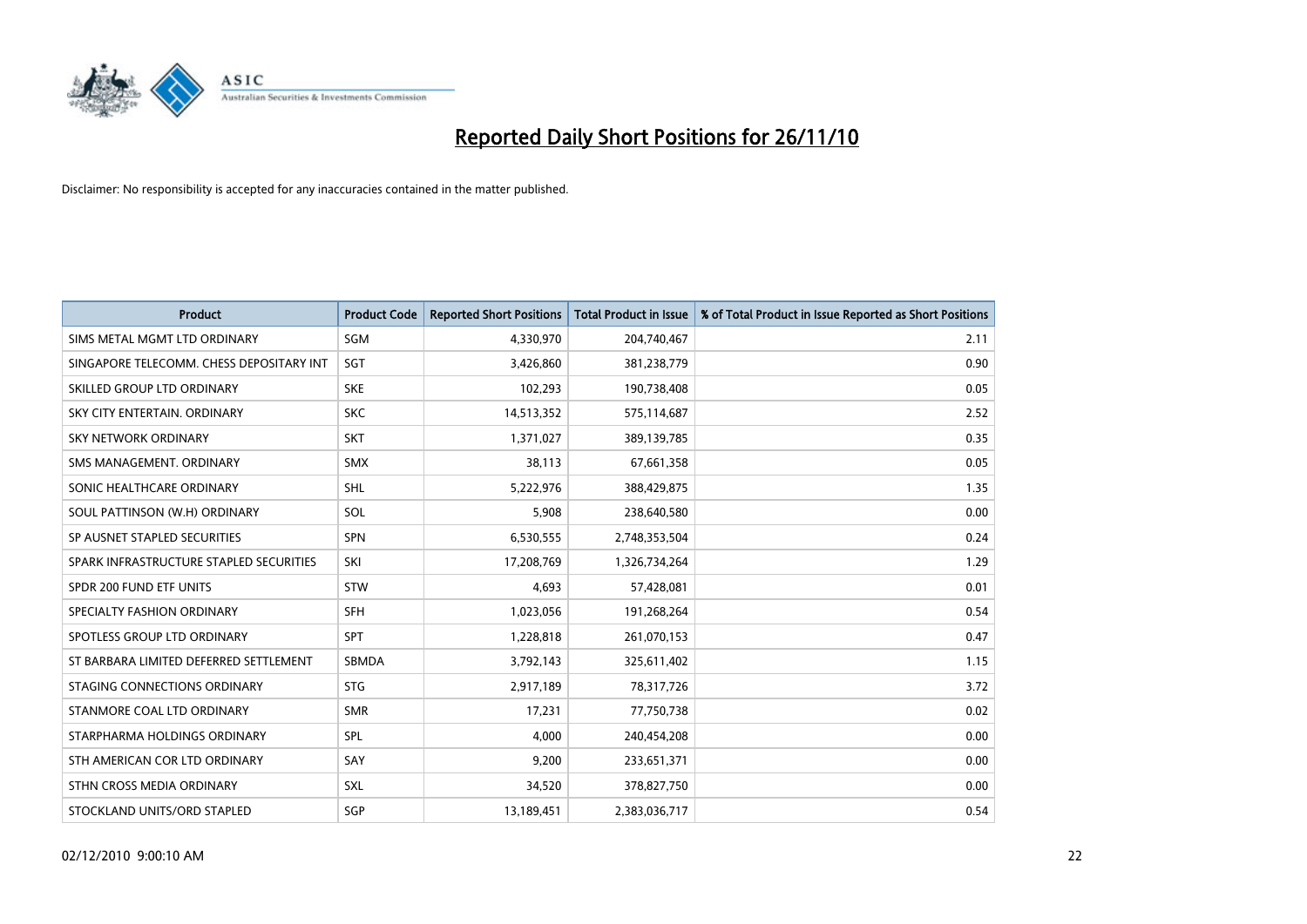

| <b>Product</b>                      | <b>Product Code</b> | <b>Reported Short Positions</b> | <b>Total Product in Issue</b> | % of Total Product in Issue Reported as Short Positions |
|-------------------------------------|---------------------|---------------------------------|-------------------------------|---------------------------------------------------------|
| STRAITS RESOURCES ORDINARY          | SRL                 | 4,727,207                       | 255,203,613                   | 1.84                                                    |
| STW COMMUNICATIONS ORDINARY         | SGN                 | 235,935                         | 364,310,964                   | 0.06                                                    |
| SUNCORP-METWAY, ORDINARY            | <b>SUN</b>          | 5,763,445                       | 1,281,390,524                 | 0.46                                                    |
| SUNDANCE RESOURCES ORDINARY         | <b>SDL</b>          | 14,621,359                      | 2,709,995,932                 | 0.54                                                    |
| SUNLAND GROUP LTD ORDINARY          | <b>SDG</b>          | 103,388                         | 244,284,103                   | 0.04                                                    |
| SUPER CHEAP AUTO GRP ORDINARY       | SUL                 | 62,500                          | 128,902,619                   | 0.04                                                    |
| SWICK MINING ORDINARY               | <b>SWK</b>          | 1,548                           | 236,724,970                   | 0.00                                                    |
| SYMEX HOLDINGS ORDINARY             | <b>SYM</b>          | 6,633                           | 125,037,628                   | 0.01                                                    |
| TABCORP HOLDINGS LTD ORDINARY       | <b>TAH</b>          | 2,094,437                       | 684,918,140                   | 0.30                                                    |
| <b>TALENT2 INTERNATION ORDINARY</b> | <b>TWO</b>          | $\overline{7}$                  | 141,671,625                   | 0.00                                                    |
| TALISMAN MINING ORDINARY            | <b>TLM</b>          | 66,954                          | 113,263,445                   | 0.06                                                    |
| TANAMI GOLD NL ORDINARY             | <b>TAM</b>          | 68,839                          | 260,947,676                   | 0.03                                                    |
| TAP OIL LIMITED ORDINARY            | <b>TAP</b>          | 625,973                         | 240,967,311                   | 0.25                                                    |
| TASSAL GROUP LIMITED ORDINARY       | <b>TGR</b>          | 1,899,183                       | 146,304,404                   | 1.29                                                    |
| TATTS GROUP LTD ORDINARY            | <b>TTS</b>          | 4,725,033                       | 1,300,888,465                 | 0.35                                                    |
| TELECOM CORPORATION ORDINARY        | <b>TEL</b>          | 31,286,567                      | 1,924,581,727                 | 1.64                                                    |
| TELSTRA CORPORATION. ORDINARY       | <b>TLS</b>          | 32,290,500                      | 12,443,074,357                | 0.24                                                    |
| TEN NETWORK HOLDINGS ORDINARY       | <b>TEN</b>          | 19,024,517                      | 1,045,236,720                 | 1.82                                                    |
| TFS CORPORATION LTD ORDINARY        | <b>TFC</b>          | 63,054                          | 227,360,909                   | 0.02                                                    |
| THE REJECT SHOP ORDINARY            | <b>TRS</b>          | 28,469                          | 26,033,570                    | 0.11                                                    |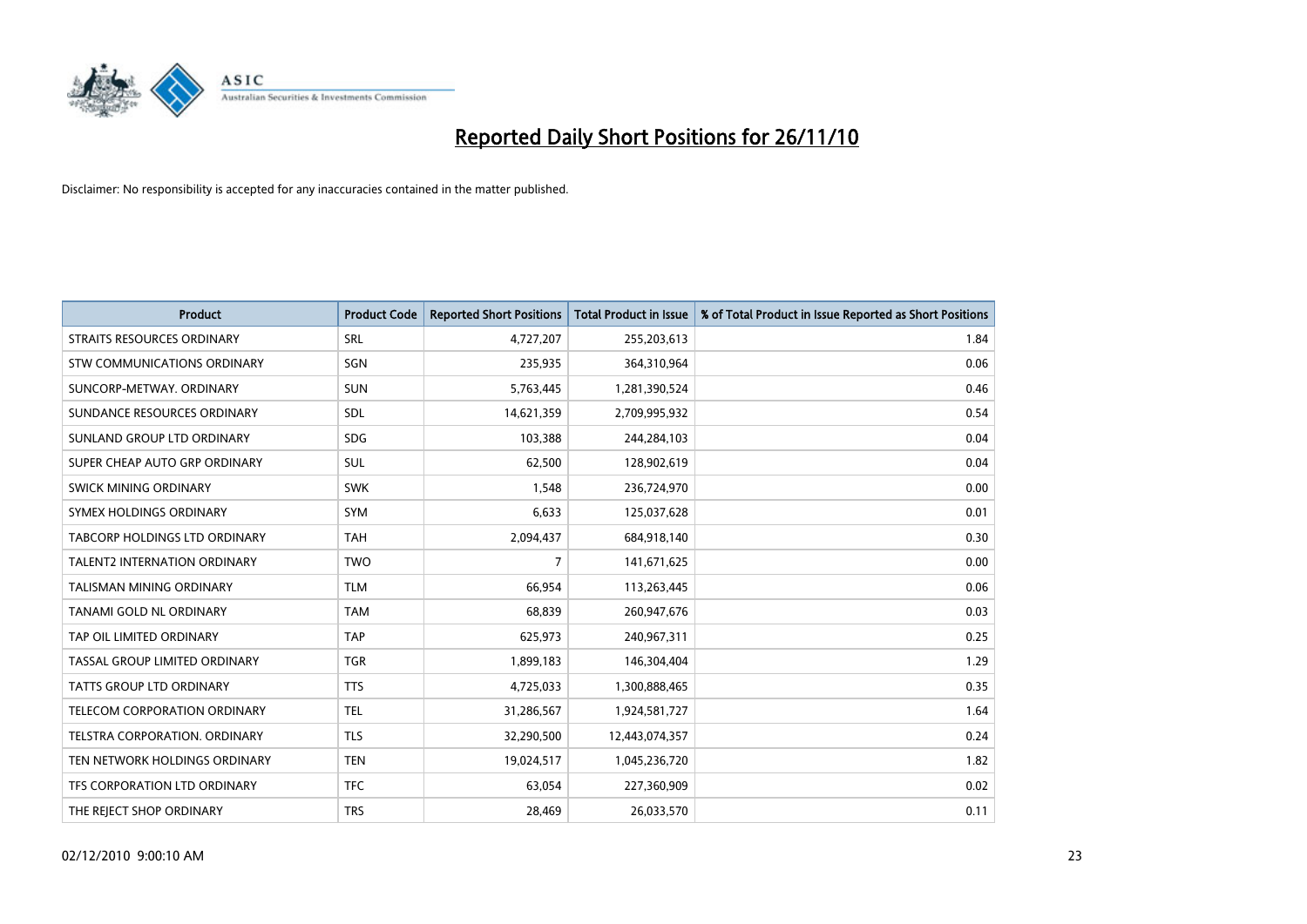

| <b>Product</b>                          | <b>Product Code</b> | <b>Reported Short Positions</b> | Total Product in Issue | % of Total Product in Issue Reported as Short Positions |
|-----------------------------------------|---------------------|---------------------------------|------------------------|---------------------------------------------------------|
| THOR MINING PLC CHESS DEPOSITARY        | <b>THR</b>          | 2,307                           | 288,754,017            | 0.00                                                    |
| THORN GROUP LIMITED ORDINARY            | <b>TGA</b>          | 2,361                           | 129,459,770            | 0.00                                                    |
| THUNDELARRA EXPLOR, ORDINARY            | <b>THX</b>          | 6,261                           | 152,912,482            | 0.00                                                    |
| TIGER RESOURCES ORDINARY                | <b>TGS</b>          | 168,113                         | 596,873,151            | 0.03                                                    |
| TIMBERCORP LIMITED ORDINARY             | <b>TIM</b>          | 90,075                          | 352,071,429            | 0.02                                                    |
| <b>TISHMAN SPEYER UNITS</b>             | <b>TSO</b>          | 50.674                          | 338,440,904            | 0.01                                                    |
| TNG LIMITED ORDINARY                    | <b>TNG</b>          | 4,321                           | 258,055,076            | 0.00                                                    |
| TOLL HOLDINGS LTD ORDINARY              | <b>TOL</b>          | 10,469,554                      | 706,577,616            | 1.48                                                    |
| TORO ENERGY LIMITED ORDINARY            | <b>TOE</b>          | 85,404                          | 964,936,676            | 0.01                                                    |
| <b>TOWER AUSTRALIA ORDINARY</b>         | <b>TAL</b>          | 771,992                         | 415,928,881            | 0.17                                                    |
| TOWER LIMITED ORDINARY                  | <b>TWR</b>          | 746,129                         | 260,631,787            | 0.28                                                    |
| <b>TOX FREE SOLUTIONS ORDINARY</b>      | <b>TOX</b>          | 91,588                          | 91,855,500             | 0.09                                                    |
| TPG TELECOM LIMITED ORDINARY            | <b>TPM</b>          | 3,043,227                       | 775,522,421            | 0.38                                                    |
| TRANSFIELD SERV INFR STAPLED SECURITIES | <b>TSI</b>          | 402,402                         | 434,862,971            | 0.09                                                    |
| <b>TRANSFIELD SERVICES ORDINARY</b>     | <b>TSE</b>          | 3,815,332                       | 441,350,229            | 0.85                                                    |
| TRANSPACIFIC INDUST. ORDINARY           | <b>TPI</b>          | 10,196,766                      | 960,638,735            | 1.04                                                    |
| TRANSURBAN GROUP TRIPLE STAPLED SEC.    | <b>TCL</b>          | 4,814,287                       | 1,441,290,633          | 0.33                                                    |
| TRINITY GROUP STAPLED SECURITIES        | <b>TCQ</b>          | 3,419                           | 231,701,539            | 0.00                                                    |
| TROY RESOURCES NL ORDINARY              | <b>TRY</b>          | 48,326                          | 87,474,323             | 0.05                                                    |
| <b>UGL LIMITED ORDINARY</b>             | UGL                 | 4,620,262                       | 166,028,705            | 2.77                                                    |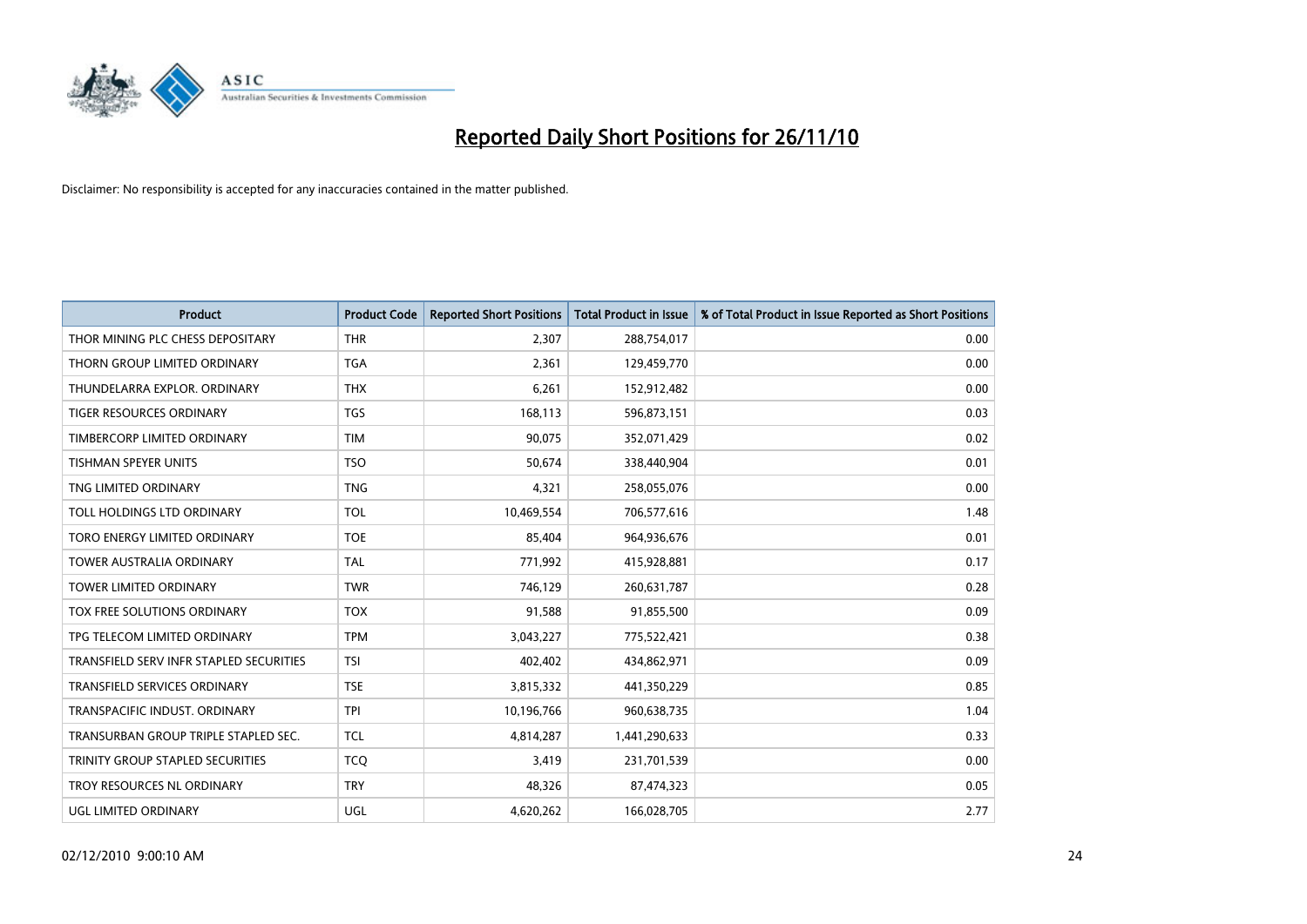

| <b>Product</b>                            | <b>Product Code</b> | <b>Reported Short Positions</b> | <b>Total Product in Issue</b> | % of Total Product in Issue Reported as Short Positions |
|-------------------------------------------|---------------------|---------------------------------|-------------------------------|---------------------------------------------------------|
| UNILIFE CORPORATION CDI 6:1               | <b>UNS</b>          | 76,794                          | 240,197,820                   | 0.03                                                    |
| UXC LIMITED ORDINARY                      | <b>UXC</b>          | 49,341                          | 305,789,718                   | 0.01                                                    |
| VALAD PROPERTY GROUP STAPLED US PROHIBIT. | <b>VPG</b>          | 3,813,106                       | 115,108,116                   | 3.30                                                    |
| <b>VDM GROUP LIMITED ORDINARY</b>         | <b>VMG</b>          | 11,116                          | 195,613,088                   | 0.01                                                    |
| <b>VENTURE MINERALS ORDINARY</b>          | <b>VMS</b>          | 6,500                           | 220,943,592                   | 0.00                                                    |
| <b>VILLAGE ROADSHOW LTD ORDINARY</b>      | <b>VRL</b>          | 450                             | 151,318,100                   | 0.00                                                    |
| <b>VIRGIN BLUE HOLDINGS ORDINARY</b>      | <b>VBA</b>          | 17,904,567                      | 2,209,126,568                 | 0.82                                                    |
| <b>VISION GROUP HLDGS ORDINARY</b>        | <b>VGH</b>          | 78,000                          | 72,771,187                    | 0.11                                                    |
| VITA GROUP LTD ORDINARY                   | <b>VTG</b>          | 75,190                          | 142,499,800                   | 0.05                                                    |
| VITERRA INC CDI 1:1                       | <b>VTA</b>          | 4,177                           | 68,629,939                    | 0.01                                                    |
| <b>WAREHOUSE GROUP ORDINARY</b>           | <b>WHS</b>          | 287,591                         | 311,195,868                   | 0.09                                                    |
| <b>WATPAC LIMITED ORDINARY</b>            | <b>WTP</b>          | 7,535                           | 183,341,382                   | 0.00                                                    |
| <b>WDS LIMITED ORDINARY</b>               | <b>WDS</b>          | 9,523                           | 143,107,458                   | 0.01                                                    |
| WEBIET LIMITED ORDINARY                   | <b>WEB</b>          | 100,389                         | 77,361,278                    | 0.14                                                    |
| <b>WESFARMERS LIMITED ORDINARY</b>        | <b>WES</b>          | 21,495,165                      | 1,005,179,423                 | 2.08                                                    |
| WESFARMERS LIMITED PARTIALLY PROTECTED    | <b>WESN</b>         | 1,664,579                       | 151,892,739                   | 1.07                                                    |
| WEST AUSTRALIAN NEWS ORDINARY             | <b>WAN</b>          | 7,605,292                       | 219,668,970                   | 3.46                                                    |
| WESTERN AREAS NL ORDINARY                 | <b>WSA</b>          | 7,705,896                       | 179,735,899                   | 4.28                                                    |
| WESTERN DESERT RES. ORDINARY              | <b>WDR</b>          | 73,692                          | 154,684,108                   | 0.05                                                    |
| WESTFIELD GROUP ORD/UNIT STAPLED SEC      | <b>WDC</b>          | 6,389,079                       | 2,307,773,663                 | 0.26                                                    |